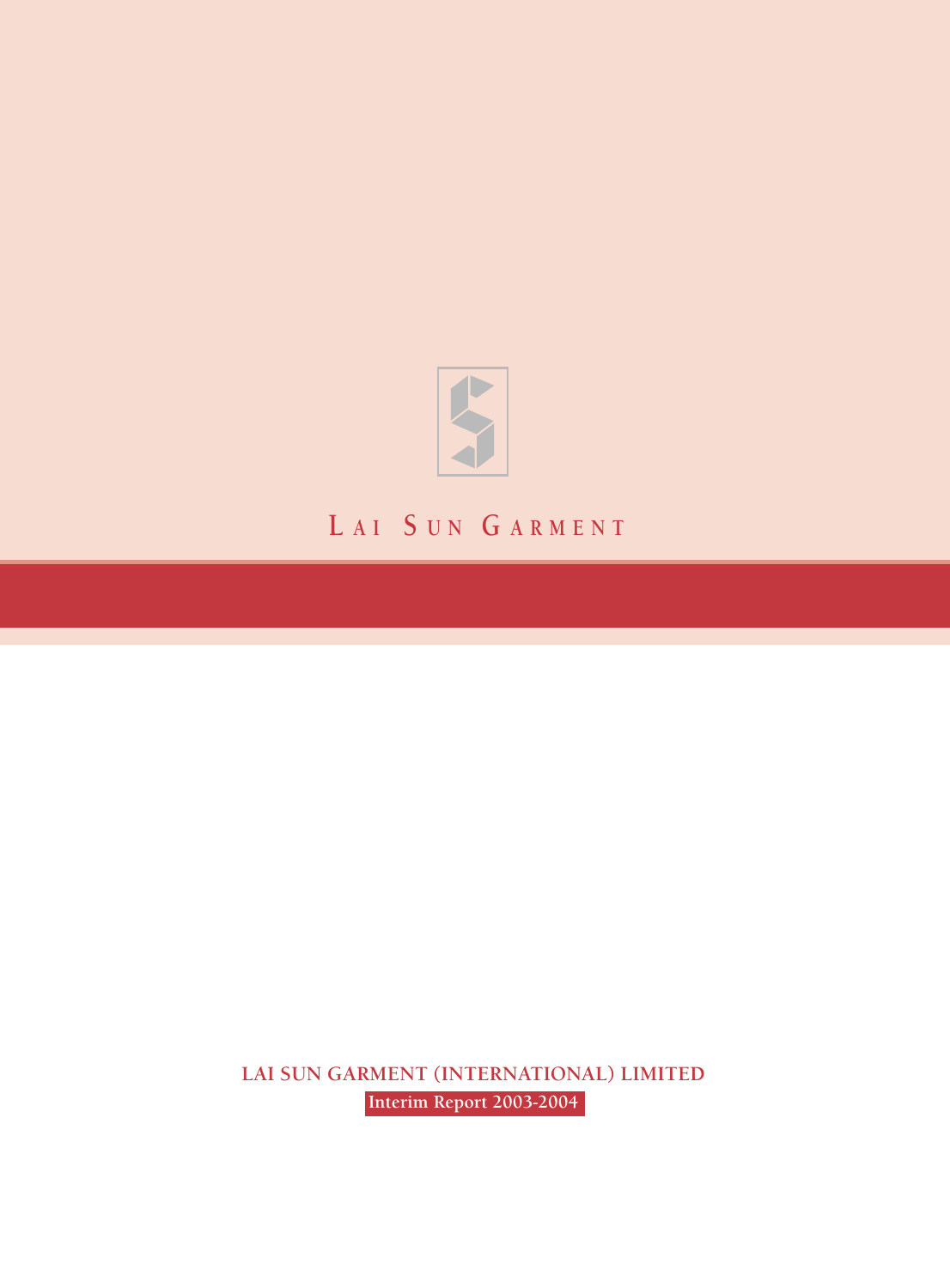#### **PLACE OF INCORPORATION**

Hong Kong

# **BOARD OF DIRECTORS**

Lim Por Yen (Chairman and Managing Director) Lam Kin Ngok, Peter (Deputy Chairman) Lam Kin Ming (Deputy Chairman) Shiu Kai Wah Lee Po On Lam Kin Hong, Matthew U Po Chu Chiu Wai Lai Yuen Fong Lam Wai Kei, Vicky# Wan Yee Hwa, Edward\* Leung Shu Yin, William\*

# Alternate Director to Madam Lai Yuen Fong

Independent Non-executive Directors

## **COMPANY SECRETARY**

Yeung Kam Hoi

#### **Lai Sun Garment (International) Limited**

11/F Lai Sun Commercial Centre 680 Cheung Sha Wan Road Kowloon, Hong Kong Tel (852) 2741 0391 Fax (852) 2785 2775 Internet http://www.laisun.com E-mail advpr@laisun.com

Stock code on Hong Kong Stock Exchange: 191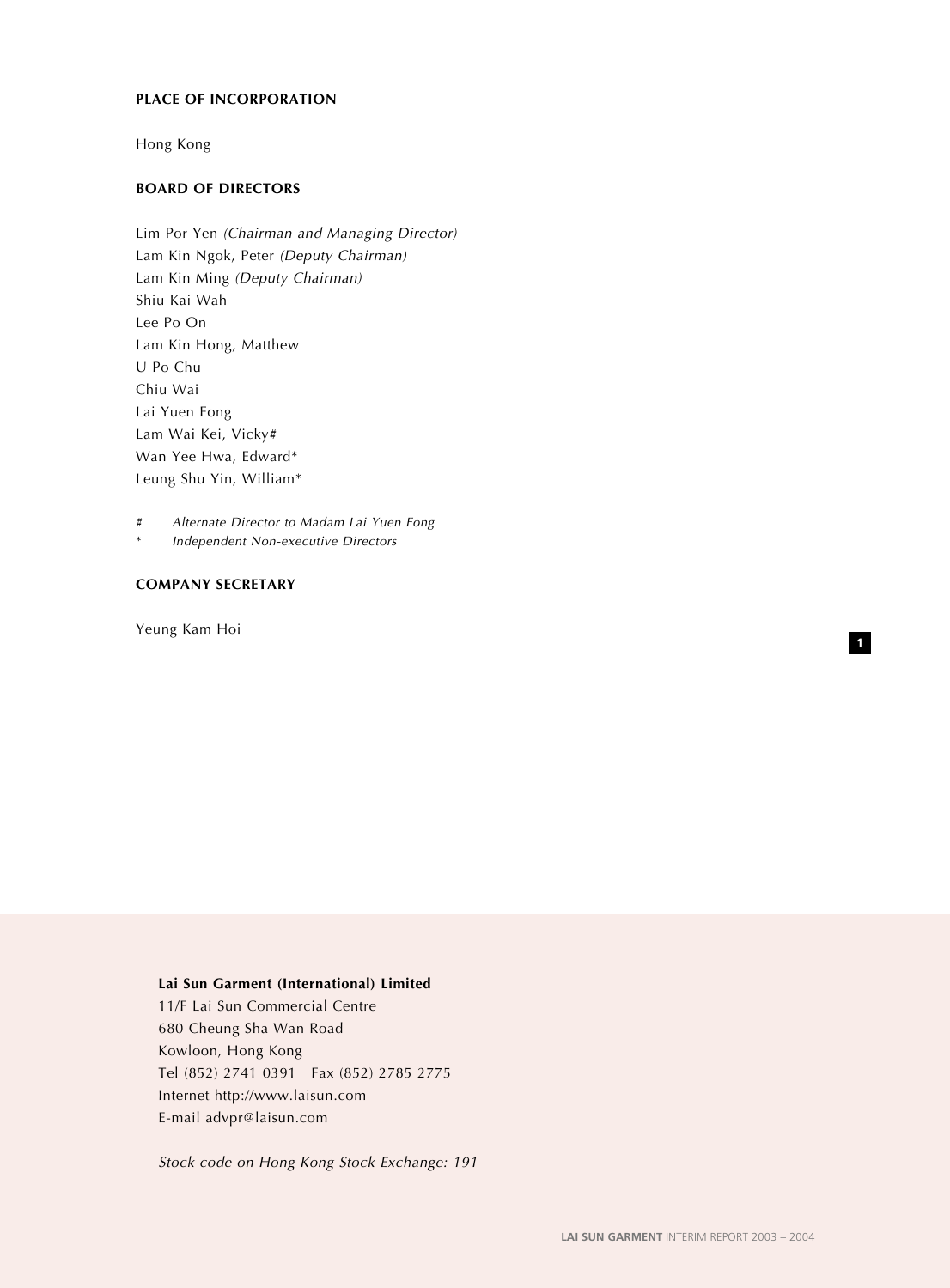## **RESULTS**

The Board of Directors of Lai Sun Garment (International) Limited (the "Company") announces the unaudited consolidated results of the Company and its subsidiaries (the "Group") for the six months ended 31st January, 2004 as follows:

## **CONDENSED CONSOLIDATED PROFIT AND LOSS ACCOUNT**

For the six months ended 31st January, 2004

|                                                     |                  |                 | Six months ended |
|-----------------------------------------------------|------------------|-----------------|------------------|
|                                                     |                  | 31/1/2004       | 31/1/2003        |
|                                                     |                  | (Unaudited)     | (Unaudited)      |
|                                                     |                  |                 | (As restated)    |
|                                                     | <b>Notes</b>     | <b>HK\$'000</b> | HK\$'000         |
| <b>TURNOVER</b>                                     | $\overline{2}$   | 533,662         | 688,866          |
| Cost of sales                                       |                  | (366, 052)      | (479, 400)       |
| Gross profit                                        |                  | 167,610         | 209,466          |
| Other revenue and gains                             |                  | 17,291          | 4,683            |
| Administrative expenses                             |                  | (52, 893)       | (55, 732)        |
| Selling and distribution costs                      |                  | (82, 677)       | (101, 797)       |
| Other operating expenses, net                       |                  | (10, 466)       | (12, 240)        |
| PROFIT FROM OPERATING ACTIVITIES                    | $\mathfrak{Z}$   | 38,865          | 44,380           |
| Finance costs                                       | 4                | (6, 385)        | (6,749)          |
| Share of profits and losses of associates           |                  | 105,461         | (29, 945)        |
| Negative goodwill recognised                        |                  | 9,576           | 5,399            |
| Loss on deemed disposal of interest in an associate |                  | (5, 614)        |                  |
| Reversal of impairment in value of an associate     |                  |                 | 25,080           |
| PROFIT BEFORE TAX                                   |                  | 141,903         | 38,165           |
| Tax                                                 | 5                | (16, 213)       | (22, 050)        |
| PROFIT BEFORE MINORITY INTERESTS                    |                  | 125,690         | 16,115           |
| Minority interests                                  |                  | (4,916)         | (5,778)          |
| NET PROFIT FROM ORDINARY ACTIVITIES                 |                  |                 |                  |
| ATTRIBUTABLE TO SHAREHOLDERS                        |                  | 120,774         | 10,337           |
| EARNINGS PER SHARE                                  | $\boldsymbol{6}$ |                 |                  |
| Basic                                               |                  | 8.40 cents      | $0.72$ cent      |
| Diluted                                             |                  | 8.39 cents      | N/A              |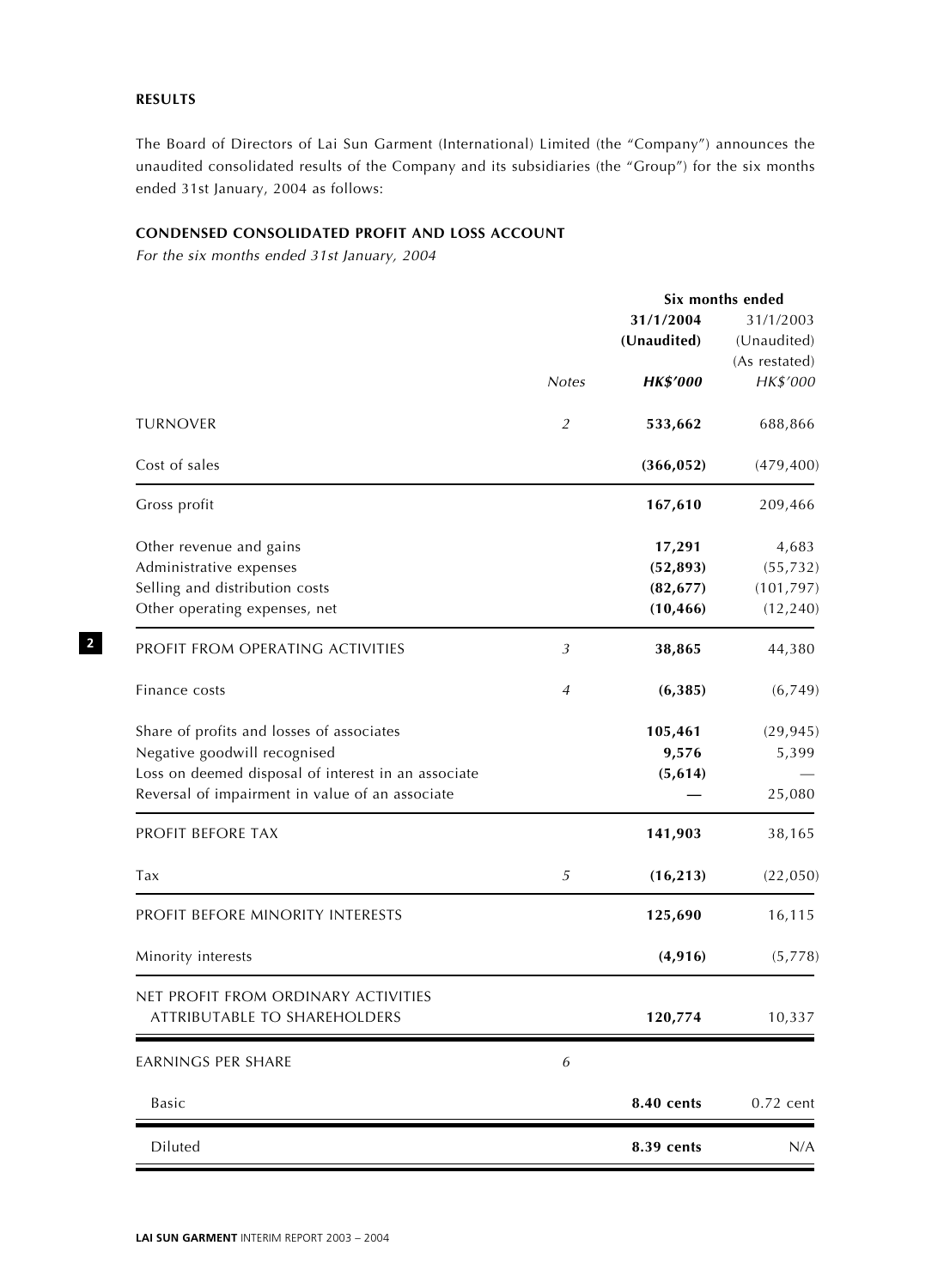# **CONDENSED CONSOLIDATED BALANCE SHEET**

31st January, 2004

| (Unaudited)<br><b>Notes</b><br><b>HK\$'000</b>            | (Audited)<br>(As restated)<br>HK\$'000 |
|-----------------------------------------------------------|----------------------------------------|
|                                                           |                                        |
|                                                           |                                        |
|                                                           |                                        |
| NON-CURRENT ASSETS                                        |                                        |
| Fixed assets<br>30,041                                    | 31,465                                 |
| Investment properties<br>245,600                          | 246,900                                |
| Properties under development<br>175,675                   | 176,397                                |
| Goodwill on consolidation of subsidiaries<br>80,897       | 89,887                                 |
| Interests in associates<br>1,590,933                      | 1,507,801                              |
| Deferred tax assets<br>5,882                              | 10,043                                 |
| 2,129,028                                                 | 2,062,493                              |
| <b>CURRENT ASSETS</b>                                     |                                        |
| Short term investments<br>25,390                          | 19,637                                 |
| Inventories<br>88,665<br>8                                | 92,033                                 |
| Deposits and other receivables<br>22,024                  | 22,872                                 |
| Trade receivables and bill receivables<br>9<br>226,517    | 255,881                                |
| Cash and cash equivalents<br>104,515                      | 99,575                                 |
| 467,111                                                   | 489,998                                |
| <b>CURRENT LIABILITIES</b>                                |                                        |
| Other payables and accruals<br>86,637                     | 96,395                                 |
| Trade payables and bill payables<br>10<br>257,675         | 275,838                                |
| Tax payable<br>32,941                                     | 46,069                                 |
| Interest-bearing bank and other borrowings<br>74,410      | 84,517                                 |
| 451,663                                                   | 502,819                                |
| NET CURRENT ASSETS/(LIABILITIES)<br>15,448                | (12, 821)                              |
|                                                           |                                        |
| <b>TOTAL ASSETS LESS CURRENT LIABILITIES</b><br>2,144,476 | 2,049,672                              |
| NON-CURRENT LIABILITIES                                   |                                        |
| Note payable<br>11<br>210,000                             | 210,000                                |
| Long term deposits received                               | 6,875                                  |
| 210,000                                                   | 216,875                                |
| MINORITY INTERESTS<br>127,400                             | 122,484                                |
| 1,807,076                                                 | 1,710,313                              |
| CAPITAL AND RESERVES                                      |                                        |
| Issued capital<br>718,855                                 | 718,855                                |
| Reserves<br>1,088,221                                     | 991,458                                |
| 1,807,076                                                 | 1,710,313                              |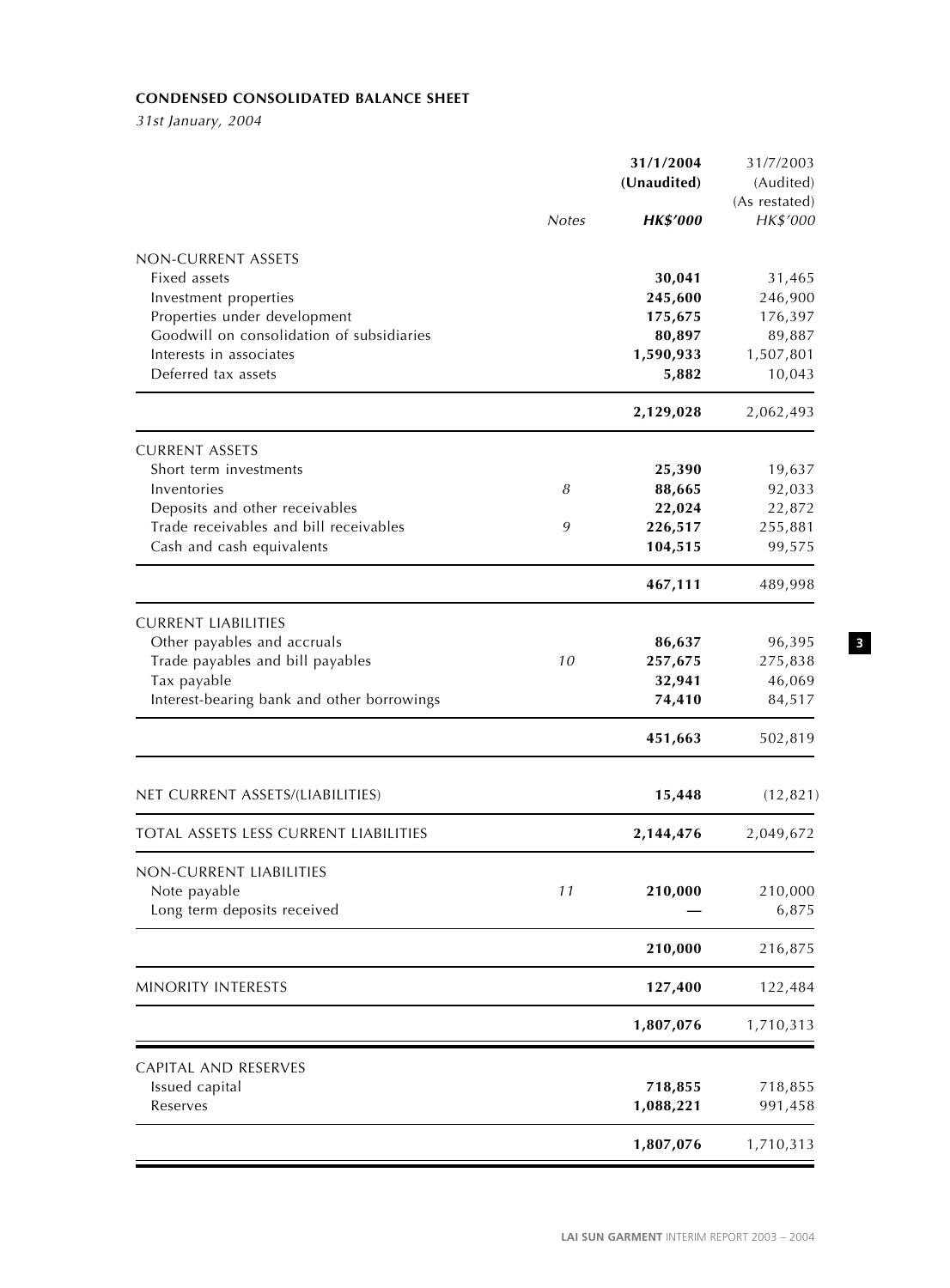## **CONDENSED CONSOLIDATED STATEMENT OF CHANGES IN EQUITY**

For the six months ended 31st January, 2004

|                                                                                                                    | <b>Issued</b><br>capital | <b>Share</b><br>premium<br>account | <b>Fixed asset</b><br>revaluation<br>reserve | Investment<br>properties<br>revaluation<br>reserve | Capital<br>reserve | General<br>reserve | <b>Exchange</b><br>reserve | fluctuation Accumulated<br>losses | <b>Total</b>    |
|--------------------------------------------------------------------------------------------------------------------|--------------------------|------------------------------------|----------------------------------------------|----------------------------------------------------|--------------------|--------------------|----------------------------|-----------------------------------|-----------------|
|                                                                                                                    | <b>HK\$'000</b>          | <b>HK\$'000</b>                    | <b>HK\$'000</b>                              | <b>HK\$'000</b>                                    | <b>HK\$'000</b>    | <b>HK\$'000</b>    | <b>HK\$'000</b>            | <b>HK\$'000</b>                   | <b>HK\$'000</b> |
| At 31st July, 2003 and<br>1st August, 2003<br>As previously reported                                               |                          |                                    |                                              |                                                    |                    |                    |                            |                                   |                 |
| (Audited)                                                                                                          | 718,855                  | 1,119,738                          | 67,326                                       |                                                    | 4,418,975          | 57                 | 28,652                     | (4,495,336)                       | 1,858,267       |
| Prior year adjustments<br>(Note 1)                                                                                 |                          |                                    |                                              |                                                    | (83,781)           |                    |                            | (64, 173)                         | (147, 954)      |
| As restated                                                                                                        | 718,855                  | 1,119,738*                         | $67,326*$                                    |                                                    | 4,335,194*         | $57*$              | 28,652*                    | $(4,559,509)^*$                   | 1,710,313       |
| Release upon disposal of<br>investment properties<br>Deficits charged to profit and<br>loss account on revaluation |                          |                                    |                                              | (735)                                              |                    |                    |                            |                                   | (735)           |
| of investment properties                                                                                           |                          |                                    |                                              | 735                                                |                    |                    |                            |                                   | 735             |
| Release upon deemed disposal<br>of interest in an associate                                                        |                          |                                    |                                              |                                                    | (19,612)           |                    | (4)                        |                                   | (19,616)        |
| Release upon deregistration<br>of a subsidiary                                                                     |                          |                                    |                                              |                                                    | (4, 400)           |                    |                            |                                   | (4, 400)        |
| Exchange realignments:<br>Subsidiaries                                                                             |                          |                                    |                                              |                                                    |                    |                    | (470)                      |                                   | (470)           |
| Associates                                                                                                         |                          |                                    |                                              |                                                    |                    |                    | 475                        |                                   | 475             |
| Net profit for the period                                                                                          |                          |                                    |                                              |                                                    |                    |                    |                            | 120,774                           | 120,774         |
| At 31st January, 2004<br>(Unaudited)                                                                               | 718,855                  | 1,119,738*                         | $67,326*$                                    |                                                    | 4,311,182*         | $57*$              | $28,653*$                  | $(4,438,735)^*$                   | 1,807,076       |

\* These reserve accounts comprise consolidated reserves in a net credit balance of HK\$1,088,221,000 (as at 31st July, 2003 (as restated): HK\$991,458,000) in the condensed consolidated balance sheet.

|                                                                      | <b>Issued</b><br>capital<br>HK\$'000 | Share<br>premium<br>account<br>HK\$'000 | Fixed asset<br>revaluation<br>reserve<br>HK\$'000 | Investment<br>properties<br>revaluation<br>reserve<br>HK\$'000 | Capital<br>reserve<br>HK\$'000 | General<br>reserve<br>HK\$'000 | Exchange<br>reserve<br>HK\$'000 | fluctuation Accumulated<br>losses<br>HK\$'000 | Total<br>HK\$'000 |
|----------------------------------------------------------------------|--------------------------------------|-----------------------------------------|---------------------------------------------------|----------------------------------------------------------------|--------------------------------|--------------------------------|---------------------------------|-----------------------------------------------|-------------------|
| At 31st July, 2002 and<br>1st August, 2002<br>As previously reported |                                      |                                         |                                                   |                                                                |                                |                                |                                 |                                               |                   |
| (Audited)                                                            | 718,855                              | 1,119,738                               | 19,785                                            |                                                                | 4,420,547                      | 57                             | 28,908                          | (4,466,137)                                   | 1,841,753         |
| Prior year adjustments<br>(Note 1)                                   |                                      |                                         |                                                   |                                                                | (83, 781)                      |                                |                                 | (10, 129)                                     | (93, 910)         |
| As restated                                                          | 718,855                              | 1,119,738                               | 19,785                                            |                                                                | 4,336,766                      | 57                             | 28,908                          | (4,476,266)                                   | 1,747,843         |
| Exchange realignments:                                               |                                      |                                         |                                                   |                                                                |                                |                                |                                 |                                               |                   |
| Subsidiaries                                                         |                                      |                                         |                                                   |                                                                |                                |                                | (47)                            |                                               | (47)              |
| Associates                                                           |                                      |                                         |                                                   |                                                                |                                |                                | (1, 544)                        |                                               | (1, 544)          |
| Net profit for the period                                            |                                      |                                         |                                                   |                                                                |                                |                                |                                 | 10,337                                        | 10,337            |
| At 31st January, 2003<br>(Unaudited)                                 | 718,855                              | 1,119,738                               | 19,785                                            |                                                                | 4,336,766                      | 57                             | 27,317                          | (4,465,929)                                   | 1,756,589         |

**LAI SUN GARMENT** INTERIM REPORT 2003 – 2004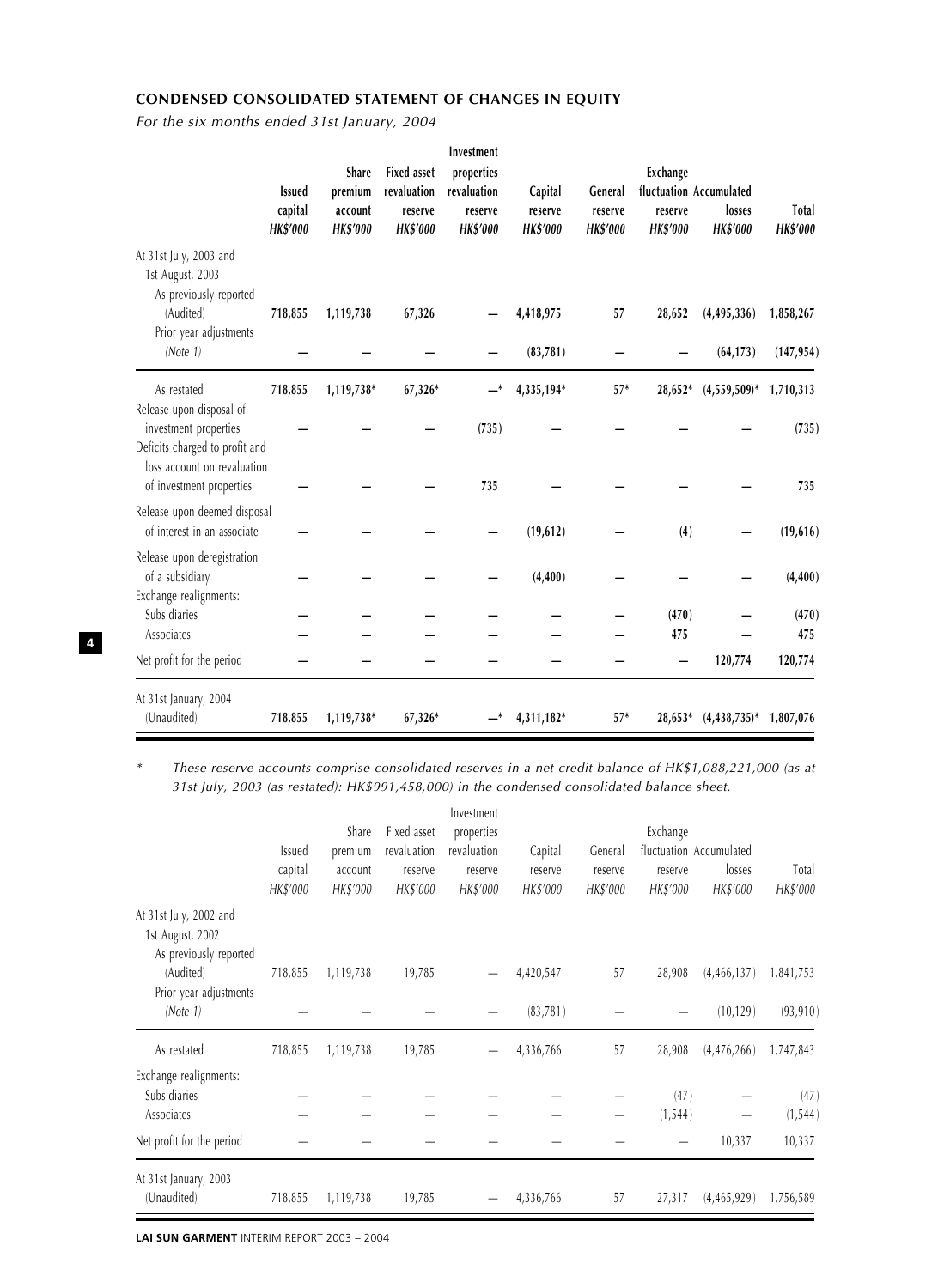# **CONDENSED CONSOLIDATED CASH FLOW STATEMENT**

For the six months ended 31st January, 2004

|                                                          | Six months ended |             |
|----------------------------------------------------------|------------------|-------------|
|                                                          | 31/1/2004        | 31/1/2003   |
|                                                          | (Unaudited)      | (Unaudited) |
|                                                          | <b>HK\$'000</b>  | HK\$'000    |
| NET CASH INFLOW FROM OPERATING ACTIVITIES                | 21,183           | 17,492      |
| NET CASH OUTFLOW FROM INVESTING ACTIVITIES               | (3)              | (8,930)     |
| NET CASH INFLOW/(OUTFLOW) FROM FINANCING                 |                  |             |
| <b>ACTIVITIES</b>                                        | (15, 384)        | 1,616       |
| INCREASE IN CASH AND CASH EQUIVALENTS                    | 5,796            | 10,178      |
| Cash and cash equivalents at beginning of period         | 97,245           | 95,173      |
| Exchange realignments                                    | 252              | 31          |
| CASH AND CASH EQUIVALENTS AT END OF PERIOD               | 103,293          | 105,382     |
| ANALYSIS OF BALANCES OF CASH AND CASH EQUIVALENTS        |                  |             |
| Cash and bank balances                                   | 104,515          | 79,212      |
| Non-pledged time deposits with original maturity of less |                  |             |
| than three months when acquired                          |                  | 29,122      |
| <b>Bank overdrafts</b>                                   | (1, 222)         | (2,952)     |
|                                                          | 103,293          | 105,382     |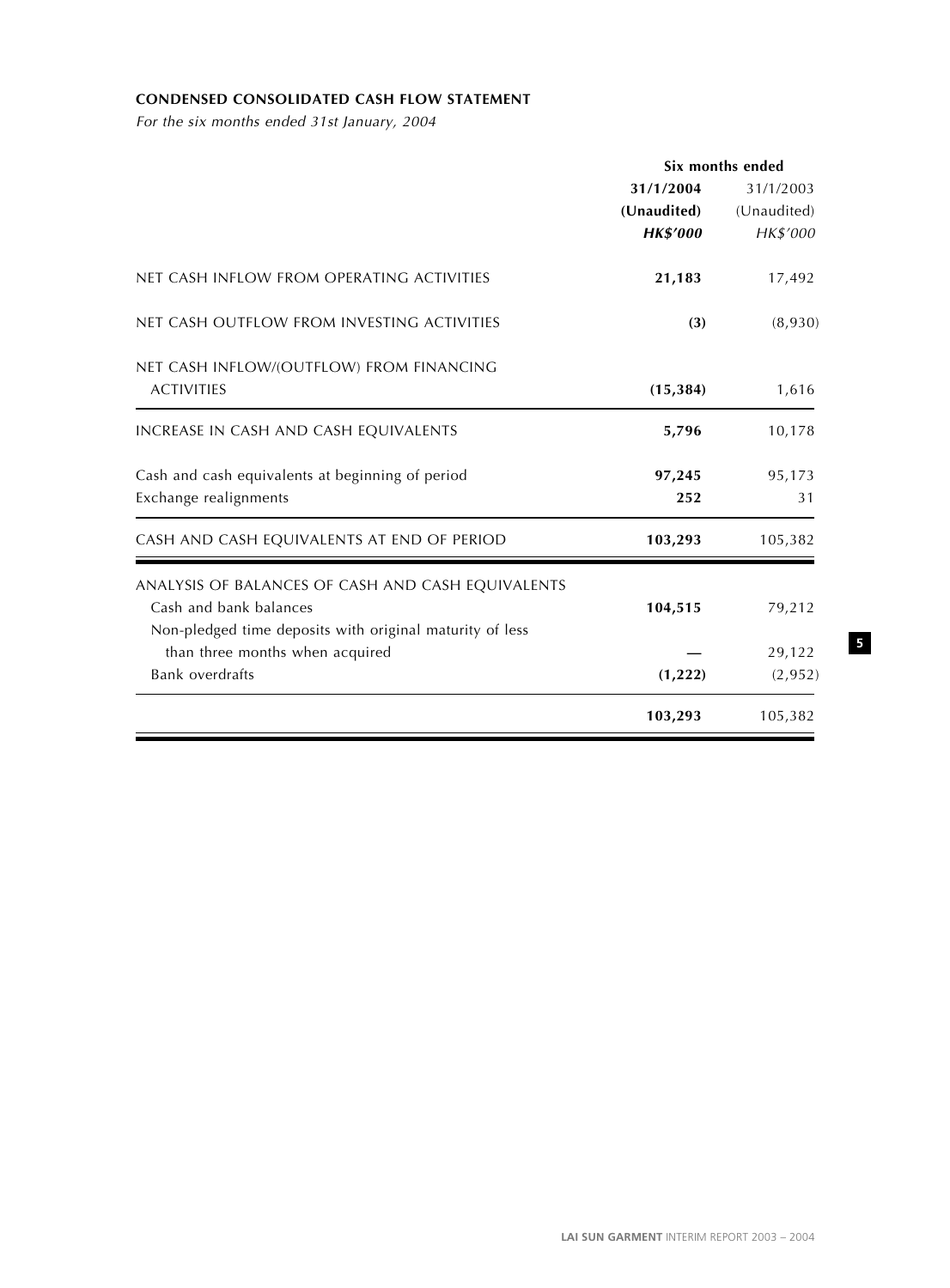#### **NOTES TO CONDENSED CONSOLIDATED FINANCIAL STATEMENTS**

#### **1. BASIS OF PREPARATION AND ACCOUNTING POLICIES**

These unaudited condensed consolidated interim financial statements of the Group have been prepared in accordance with Statement of Standard Accounting Practice ("SSAP") 25 "Interim financial reporting", issued by the Hong Kong Society of Accountants. The condensed consolidated financial statements have not been audited by the Company's auditors but have been reviewed by the Company's audit committee.

The accounting policies and basis of presentation used in the preparation of these interim financial statements are the same as those used in the audited financial statements for the year ended 31st July, 2003, except for the revised SSAP 12 "Income Taxes" and the new interpretations relating to which have been retrospectively adopted for the first time in the preparation of the current period's condensed consolidated financial statements.

SSAP 12 (Revised) prescribes the basis for accounting for income taxes payable or recoverable, arising from the taxable profit or loss for the current period (current tax); and income taxes payable or recoverable in future periods, principally arising from taxable and deductible temporary differences and the carry forward of unused tax losses (deferred tax).

Due to the adoption of SSAP 12 (Revised) in the current period, prior year adjustments were made to recognise the deferred tax assets and liabilities in relation to (i) the differences between capital allowance for tax purposes and depreciation for financial reporting purposes and other taxable and deductible temporary differences, which are generally fully provided for, whereas previously the deferred tax was recognised for timing differences only to the extent that it was probable that the deferred tax asset or liability would crystallise in the foreseeable future; (ii) the fair value adjustments arising from the acquisitions of an associate; and (iii) tax losses arising in the prior periods to the extent that it is probable that there will be sufficient future taxable profits against which such losses can be utilised. Certain comparative amounts of the audited consolidated balance sheet as at 31st July, 2003 have been restated to conform with the current period's presentation.

The shareholders' equity as at 1st August, 2003 was restated and decreased by HK\$147,954,000 which comprised decrease in capital reserve of HK\$83,781,000 and increase in accumulated losses of HK\$64,173,000 (as at 1st August, 2002: the shareholders' equity decreased by HK\$93,910,000, which comprised decrease in capital reserve of HK\$83,781,000 and increase in accumulated losses of HK\$10,129,000). The effect of change to net profit attributable to shareholders for the six months ended 31st January, 2003 was a loss effect of HK\$2,022,000.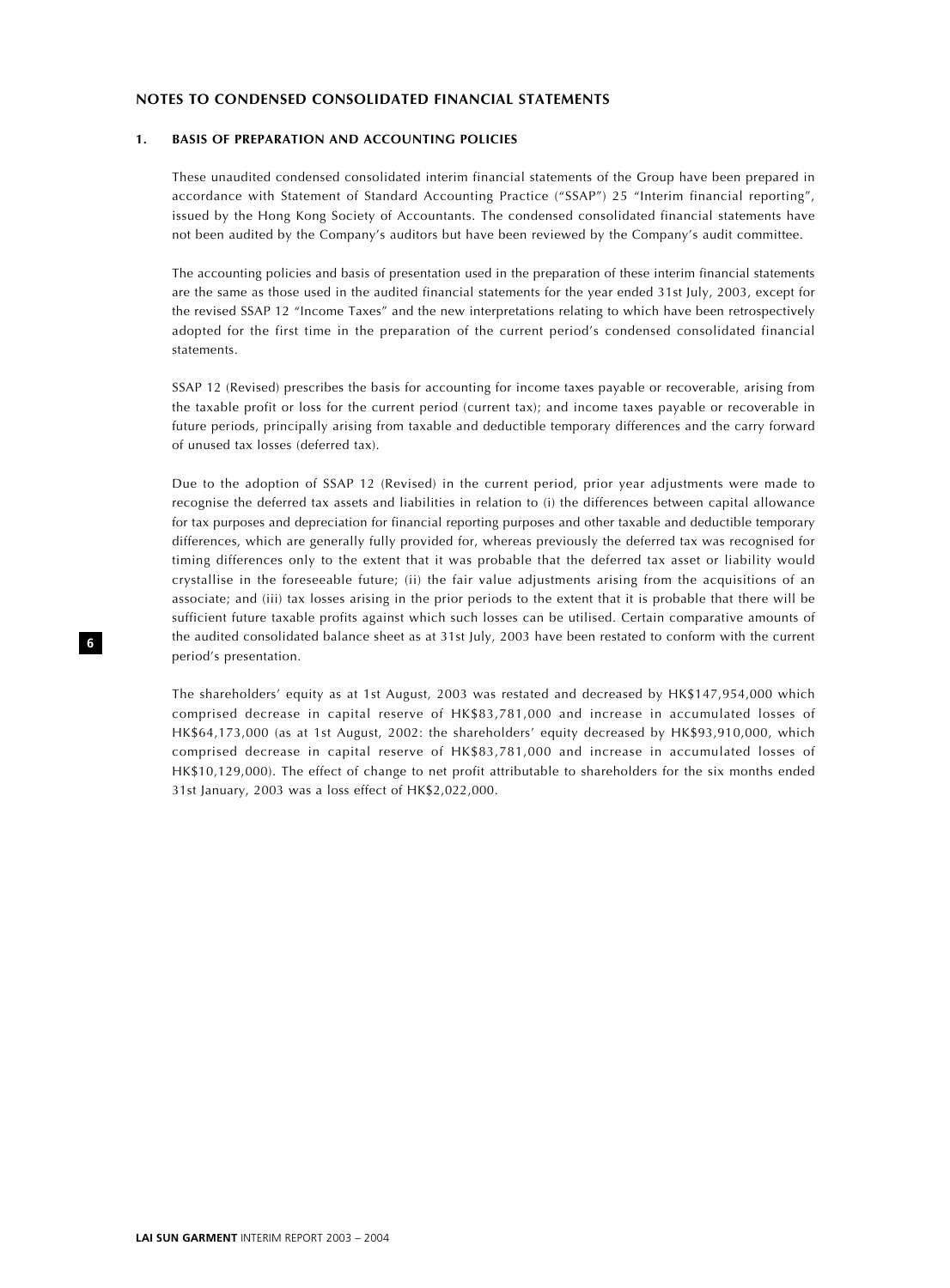# **2. SEGMENTAL INFORMATION**

## **(a) Business segments**

The following table presents revenue and profit/(loss) for the Group's business segments:

| Segment             |
|---------------------|
| results<br>HK\$'000 |
| 45,948              |
| 4,058<br>(3,745)    |
| 46,261              |
|                     |
| 1,019               |
| (2,900)             |
|                     |
| 44,380              |
|                     |

## **(b) Geographical segments**

The following table presents revenue for the Group's geographical segments:

|                                                            | Six months ended $31/1/2004$<br>(Unaudited) |                                     |                                       |                               | Six months ended 31/1/2003<br>(Unaudited) |                                |
|------------------------------------------------------------|---------------------------------------------|-------------------------------------|---------------------------------------|-------------------------------|-------------------------------------------|--------------------------------|
|                                                            | External<br>sales<br><b>HK\$'000</b>        | Other<br>revenue<br><b>HK\$'000</b> | Segment<br>revenue<br><b>HK\$'000</b> | External<br>sales<br>HK\$'000 | Other<br>revenue<br>HK\$'000              | Segment<br>revenue<br>HK\$'000 |
| Hong Kong<br>Mainland of China<br>United States of America | 138,995<br>116,503<br>278,164               | 1,233<br>4,966                      | 140,228<br>121,469<br>278,164         | 159,993<br>128,686<br>400,187 | 557<br>3.107                              | 160,550<br>131,793<br>400,187  |
|                                                            | 533,662                                     | 6,199                               | 539,861                               | 688,866                       | 3,664                                     | 692,530                        |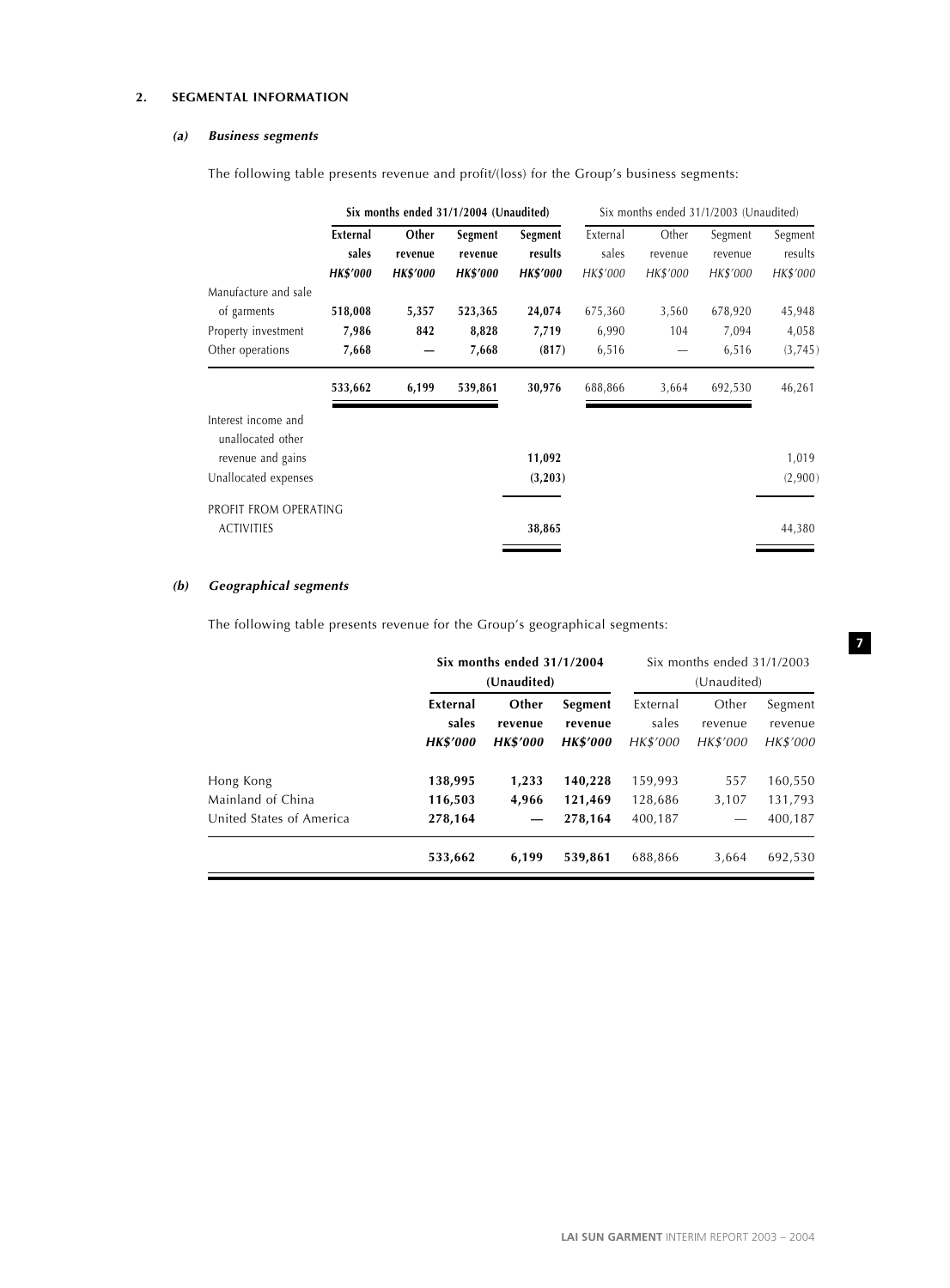## **3. PROFIT FROM OPERATING ACTIVITIES**

This is arrived at after charging/(crediting):

|                                                         | Six months ended |                          |  |
|---------------------------------------------------------|------------------|--------------------------|--|
|                                                         | 31/1/2004        | 31/1/2003<br>(Unaudited) |  |
|                                                         | (Unaudited)      |                          |  |
|                                                         | <b>HK\$'000</b>  | HK\$'000                 |  |
| Depreciation                                            | 3,156            | 3,726                    |  |
| Amortisation of goodwill on acquisition of subsidiaries | 8,990            | 8,990                    |  |
| Unrealised losses/(gains) on short term investments     | (5,753)          | 1,282                    |  |
| Gain on disposal of investment properties               | (735)            |                          |  |
| Deficits on revaluation of investment properties        | 735              |                          |  |
| Gain on deregistration of a subsidiary                  | (4,400)          |                          |  |

## **4. FINANCE COSTS**

The amount represented interest on bank loans, overdrafts and other borrowings, including the Loan Note as referred to in note 11 below, which were wholly repayable within five years.

#### **5. TAX**

Hong Kong profits tax has been provided at the rate of 17.5% (2003: 17.5%) on the estimated assessable profits arising in Hong Kong during the period.

Taxes on profits assessable elsewhere have been calculated at the rates of tax prevailing in places in which the Group operates, based on existing legislation, interpretations and practices in respect thereof.

|                           | Six months ended |             |  |
|---------------------------|------------------|-------------|--|
|                           | 31/1/2004        | 31/1/2003   |  |
|                           | (Unaudited)      | (Unaudited) |  |
|                           |                  | (Restated)  |  |
|                           | <b>HK\$'000</b>  | HK\$'000    |  |
| Company and subsidiaries: |                  |             |  |
| Current tax-Hong Kong     | 4,900            | 8,900       |  |
| Deferred tax              | 4,161            | 1,499       |  |
|                           | 9,061            | 10,399      |  |
| Associates:               |                  |             |  |
| Hong Kong                 |                  | 6,239       |  |
| Outside Hong Kong         | 7,152            | 5,412       |  |
|                           | 7,152            | 11,651      |  |
| Tax charge for the period | 16,213           | 22,050      |  |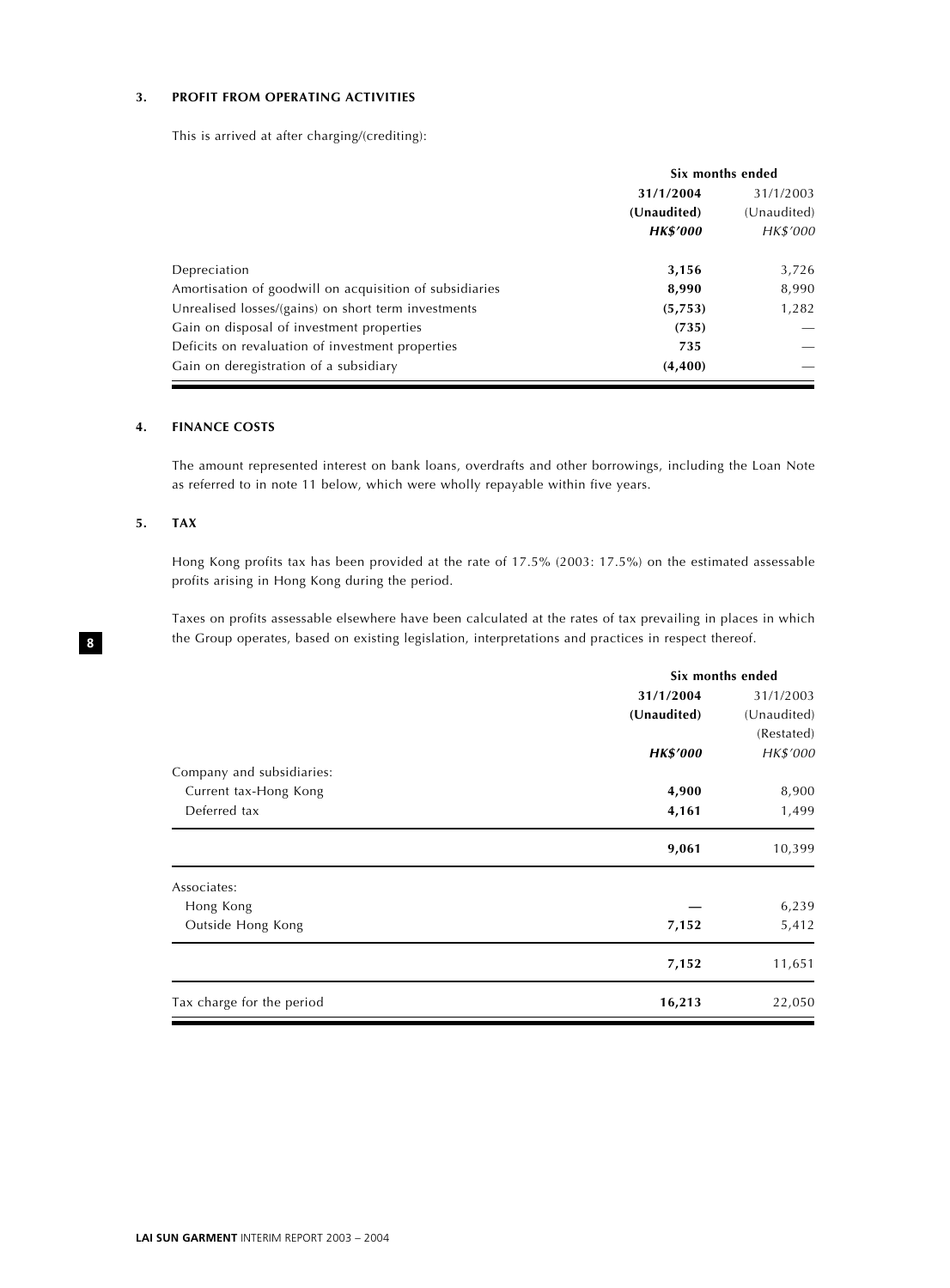#### **6. EARNINGS PER SHARE**

The calculation of basic earnings per share is based on the net profit attributable to shareholders for the period of HK\$120,774,000 (2003 (as restated): HK\$10,337,000) and the number of 1,437,709,710 (2003: 1,437,709,710) ordinary shares in issue during the period.

The calculation of diluted earnings per share is based on the adjusted net profit attributable to shareholders for the period of HK\$120,562,000 and the number of 1,437,709,710 ordinary shares in issue during the period.

The adjusted net profit attributable to shareholders is calculated based on the net profit attributable to shareholders for the period of HK\$120,774,000 less the dilution in the results of an associate, Lai Fung Holdings Limited ("Lai Fung"), attributable to the Group by HK\$212,000 arising from the deemed exercise of all Lai Fung's share options being outstanding during the period.

The diluted earnings per share for the prior period had not been calculated because there were no diluting events during that period.

#### **7. RELATED PARTY TRANSACTIONS**

During the period, the Group had the following material transactions with related parties:

|                                           |              | Six months ended |             |  |
|-------------------------------------------|--------------|------------------|-------------|--|
|                                           |              | 31/1/2004        | 31/1/2003   |  |
|                                           |              | (Unaudited)      | (Unaudited) |  |
|                                           | <b>Notes</b> | <b>HK\$'000</b>  | HK\$'000    |  |
| Interest expense payable to a shareholder | (i)          | 5,293            | 5,364       |  |
| Rental expenses payable to associates     | (ii)         | 3,005            | 4,397       |  |

#### Notes:

(i) Details of the Loan Note payable to a shareholder are included in note 11.

(ii) Rental expenses were payable to the associates pursuant to the respective lease agreements.

#### **8. INVENTORIES**

|                  | 31/1/2004<br>(Unaudited)<br><b>HK\$'000</b> | 31/7/2003<br>(Audited)<br>HK\$'000 |
|------------------|---------------------------------------------|------------------------------------|
| Raw materials    | 11,522                                      | 6,145                              |
| Work in progress | 528                                         | 133                                |
| Finished goods   | 76,615                                      | 85,755                             |
|                  | 88,665                                      | 92,033                             |

The total carrying amount of the Group's inventories included in the above which were carried at net realisable values was HK\$34,440,000 (31st July, 2003: HK\$39,471,000).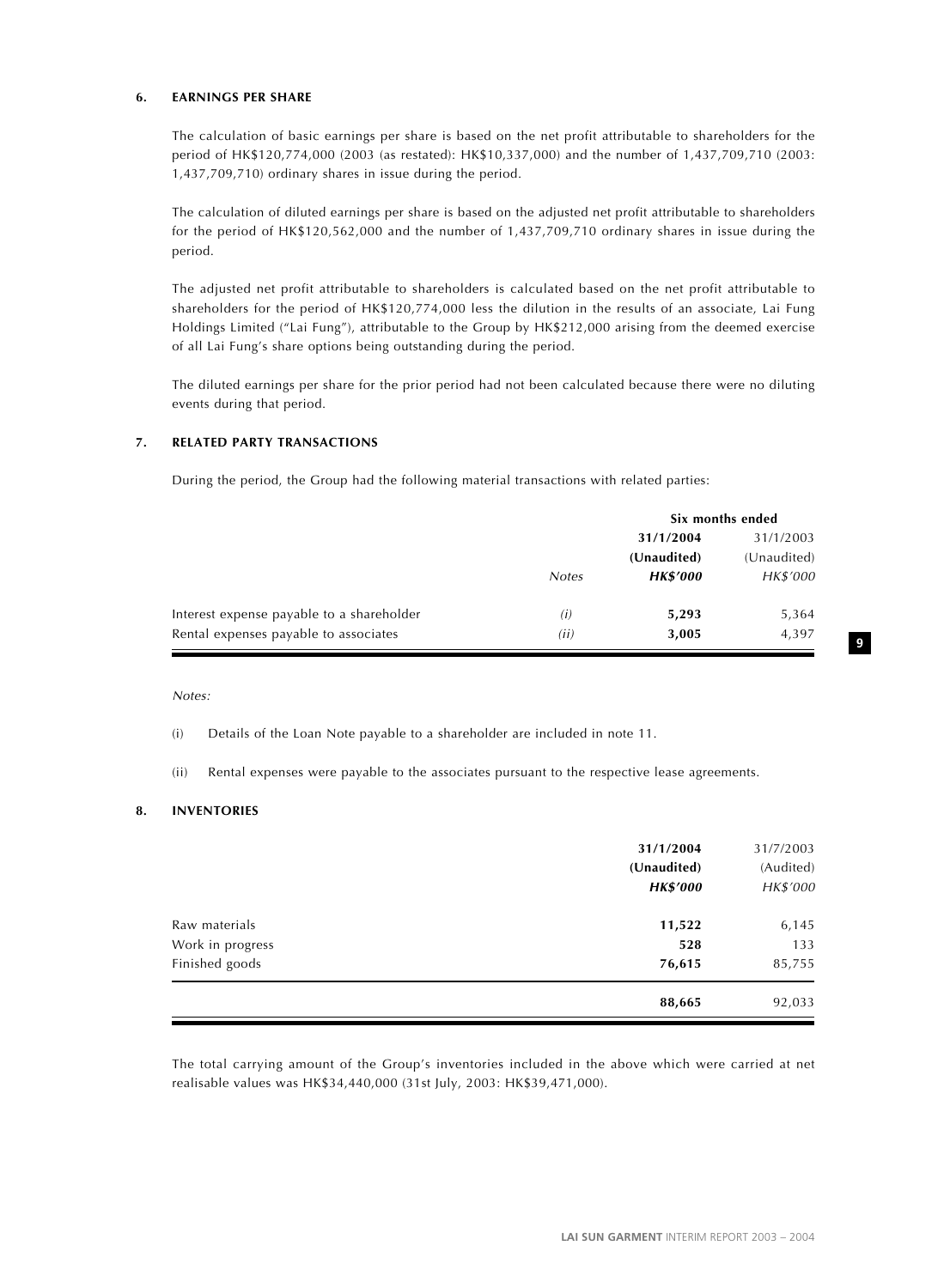#### **9. TRADE RECEIVABLES AND BILL RECEIVABLES**

Credit term extended by the Group to trade debtors is normally within 30 days to 180 days.

Crocodile Garments Limited ("CGL") and its subsidiaries (collectively the "CGL Group"), a listed subgroup of the Company, maintain their own sets of credit policies. Other than cash sales made by the CGL Group at its retail outlets, trading terms with wholesale customers are to a large extent on credit, except that payment in advance is normally required from new customers. Invoices are normally payable within 30 days from the date of issuance, except that the terms are extended to 90 days for certain well established customers. Each customer has been assigned of a designated credit limit.

The Group seeks to maintain strict control over its outstanding receivables to minimise credit risk. Overdue balances are regularly reviewed by senior management.

An aged analysis of trade receivables and bill receivables, based on invoice due date, as at 31st January, 2004 is as follows:

|                      | 31/1/2004       | 31/7/2003 |
|----------------------|-----------------|-----------|
|                      | (Unaudited)     | (Audited) |
|                      | <b>HK\$'000</b> | HK\$'000  |
| Current to 90 days   | 133,704         | 171,123   |
| 91 days to 180 days  | 5,158           | 5,535     |
| 181 days to 365 days | 8,702           | 35,577    |
| Over 365 days        | 78,953          | 43,646    |
|                      | 226,517         | 255,881   |

#### **10. TRADE PAYABLES AND BILL PAYABLES**

An aged analysis of trade payables and bill payables as at 31st January, 2004 is as follows:

| Current to 90 days   | (Unaudited)<br><b>HK\$'000</b><br>147,550 | (Audited)<br>HK\$'000<br>179,912 |
|----------------------|-------------------------------------------|----------------------------------|
| 91 days to 180 days  | 14,337                                    | 4,943                            |
| 181 days to 365 days | 6,893                                     | 36,546                           |
| Over 365 days        | 88,895                                    | 54,437                           |
|                      | 257,675                                   | 275,838                          |

## **11. NOTE PAYABLE**

**10**

The amount represented the outstanding balance of a note payable to Mr. Lim Por Yen (the "Loan Note"), a substantial shareholder (as defined in the Listing Rules) and an executive director of the Company. The Loan Note is unsecured, bears interest at the best lending rate quoted by a designated bank in Hong Kong and is due for repayment on 30th April, 2005.

## **12. COMPARATIVE AMOUNTS**

As explained in note 1 to the condensed consolidated financial statements, due to the adoption of a revised SSAP during the current period, the accounting treatment and presentation of certain items and balances in the financial statements have been revised to comply with the new requirements. Accordingly, certain prior year adjustments have been made and certain comparative amounts have been restated to conform with the current period's presentation.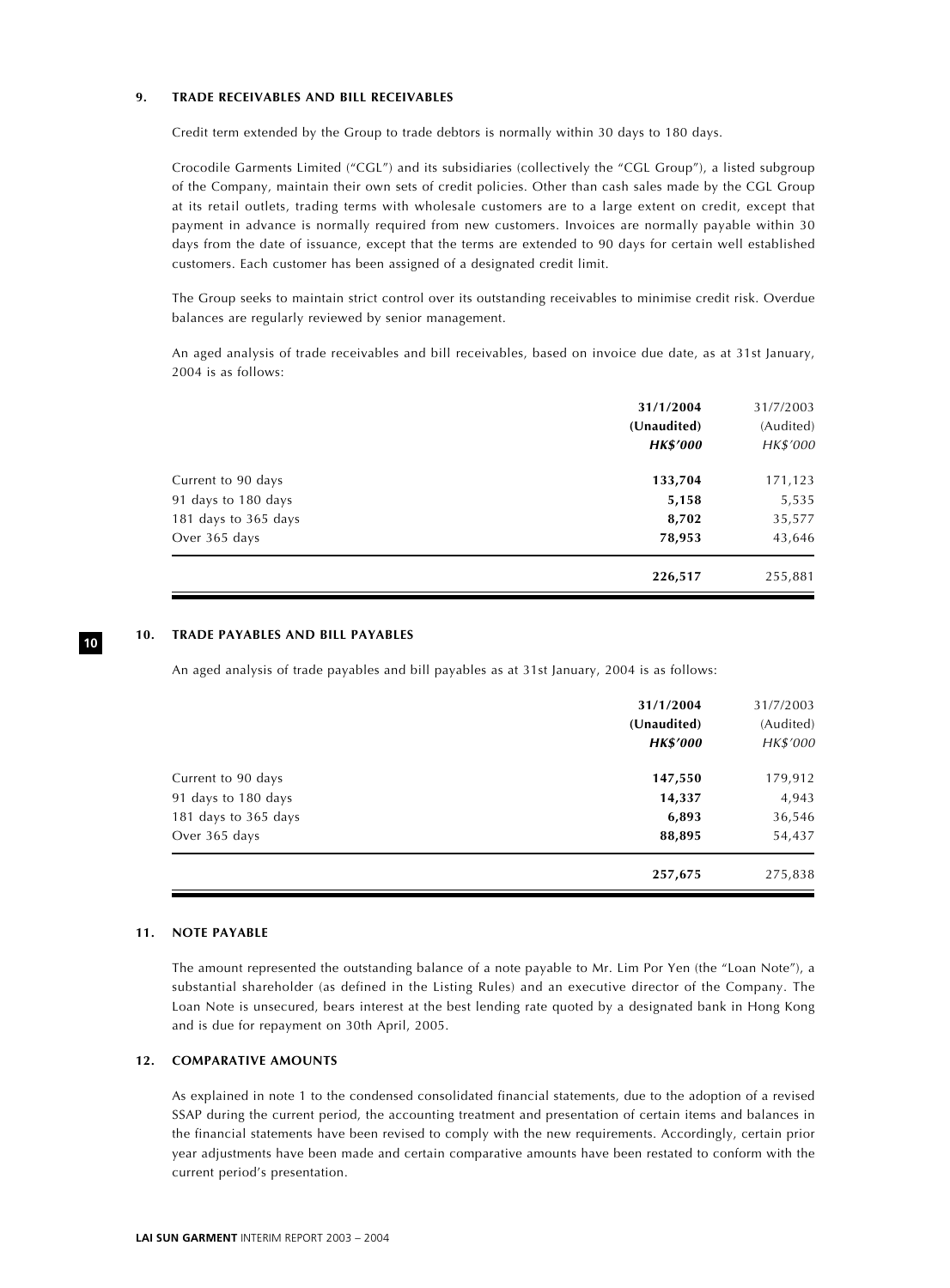#### **INTERIM DIVIDEND**

The Directors do not recommend the payment of an interim dividend for the financial year ending 31st July, 2004. No interim dividend was declared in respect of the previous corresponding period.

#### **MANAGEMENT DISCUSSION AND ANALYSIS**

#### **Business Review**

The Group reported an unaudited consolidated net profit from ordinary activities attributable to shareholders of HK\$120.8 million for the half-year under review. This was a significant improvement on the profit of HK\$10.3 million for the previous corresponding period as restated. The bulk of the profit was derived from the contributions from both Lai Fung Holdings Limited ("Lai Fung"), the 45% owned associate, and the garment operation of the Company. A revaluation surplus in respect of certain property projects of Lai Fung attributable to the Group of HK\$71.9 million was credited to the consolidated profit and loss account of the Group for the period under review since the revaluation deficits attributable to the Group in respect of these projects had been charged to the Group's consolidated profit and loss account in previous years.

Turnover for the period fell by around 22.5% to HK\$533.7 million from HK\$688.9 million mainly due to a decrease in revenue derived from manufacture and sale of garments of the Group, although the garment operation of the Company remained profitable during the period under review.

Lai Sun Development Company Limited ("LSD") reported an unaudited consolidated net loss of HK\$167.1 million for the half-year under review, compared with the net loss of HK\$115.5 million for the previous corresponding period as restated. The loss for the period was largely attributable to the disposal of Causeway Bay Plaza 1 and LSD's share of the loss of its associate, eSun Holdings Limited ("eSun"). On disposal of the aforesaid property, LSD incurred a loss of approximately HK\$273 million which was partially offset by a release upon the disposal of the property of the negative goodwill arising from the acquisition of the property amounting to approximately HK\$150 million. As the carrying value of the Group's interest in LSD had been fully written down in the previous year, share of LSD's losses for the period under review was not required to be taken up by the Company in its consolidated profit and loss account.

Following the disposal of two investment properties, namely, Lai Sun Yuen Long Centre and Causeway Bay Plaza 1, rental income of LSD decreased by 24% compared with the previous corresponding period. Average occupancy rate of LSD's investment property portfolio, however, remained at a relatively high 94% during the period. Progress in the construction works for Furama Court and Rolling Hills Phase II, in which LSD holds a 50% interest, was on schedule and pre-sale of both projects will commence in 2004. The development project at the former Furama Hotel site at 1 Connaught Road Central, in which LSD has a 10% interest, has been progressing as planned, with an expected completion date of mid-2005.

LSD's hotel interests in Vietnam, namely the Caravelle Hotel in Ho Chi Minh City and the Furama Resort Danang continued to report improved performance. The Ritz-Carlton Hong Kong and the Majestic Hotel also recorded better results in the second half of 2003 following the subsidence of the SARS outbreak.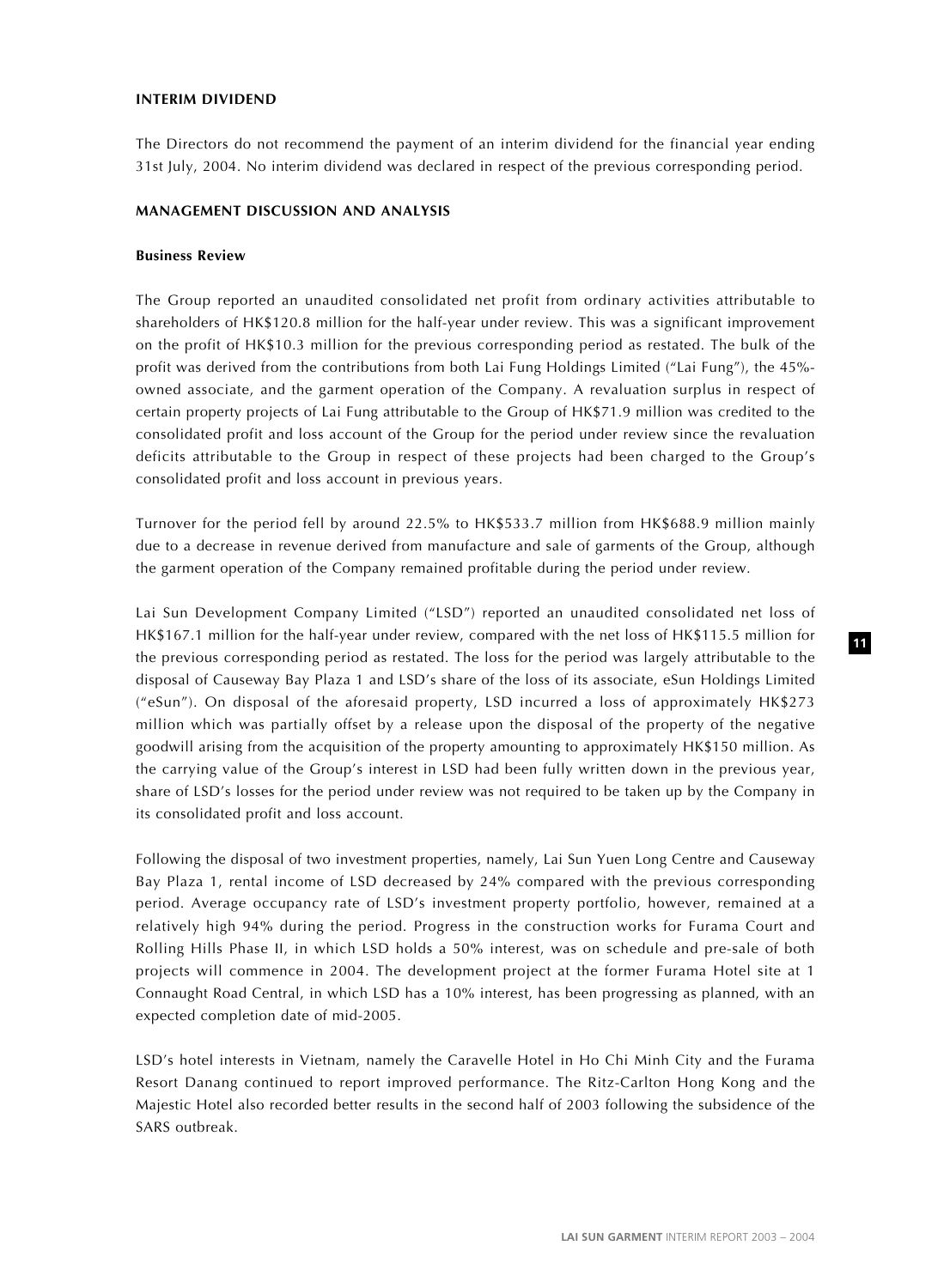eSun, the 42.54%-owned associate of LSD, reported an audited consolidated net loss attributable to shareholders of HK\$92.7 million for the year ended 31st December, 2003. This result was attributed to the loss in interest income from a wholly-owned subsidiary of LSD on the debt of HK\$1,500 million due from that company to eSun and the loss recorded by the satellite television operation of eSun.

Media Asia Holdings Ltd. ("MAH"), in which eSun holds a 49.77% interest, launched two sequels to its highly acclaimed production, "Infernal Affairs", towards the end of 2003. Box-office takings for both films were satisfactory.

East Asia Entertainment Limited ("EAE"), the entertainment operation of eSun, was active during the second half of 2003 and reported a profit of HK\$1.56 million, compared with the loss of HK\$25.5 million for the previous corresponding period. With the exception of two shows in which minor losses had been incurred, positive results had been recorded for the remaining thirteen events.

Lai Fung, in which the Company holds a 45.13% interest, reported an unaudited consolidated net profit attributable to shareholders of HK\$50.1 million for the half-year under review, compared with the net profit of HK\$12.7 million for the previous year as restated. The bulk of the profit was attributable to a recovery of impairment loss in interest in a jointly-controlled entity and reduction in finance costs. Lai Fung successfully negotiated for the exchange of its interest in a jointly-controlled entity in Zhongshan for a new plot of land in another location in Zhongshan. The gain arising from this transaction was approximately HK\$42.6 million.

Lai Fung recorded an increase of 126% in turnover to HK\$143.1 million due to the pre-sale of Phase I of Regents Park in the Changning District of Shanghai and Phase III of Eastern Place in Guangzhou towards the end of 2003. Gross profit also increased by 20% to HK\$60.0 million from HK\$50.2 million recorded for the previous corresponding period. For the period under review, 77 units of Regents Park and 126 units of Eastern Place were sold. Rental income from Hong Kong Plaza in Shanghai had also recovered from the decline caused by the outbreak of SARS during the first half of 2003.

Internal fitting-out work at another important project of Lai Fung in Guangzhou, May Flower Plaza, is now in progress. This 13-storey office and commercial complex with a four-storey basement is scheduled for opening in late 2004.

Crocodile Garments Limited ("CGL") reported an unaudited consolidated profit of HK\$10.9 million for the half-year under review, which was lower than the net profit of HK\$12.8 million in the previous year as restated. Turnover decreased by 13% to HK\$245.4 million and gross profit margin also fell from 51% to 48%. CGL managed to maintain its profitability through cost control, with selling and distribution costs cut by 19% and administrative expenses by 21%.

The performance of CGL's operation in Hong Kong was satisfactory. In the Mainland, CGL was confronted by the increasing number of brands and intense competition. Plans were on hand to further expand the existing sales network through additional incentives to the exclusive franchisees of CGL.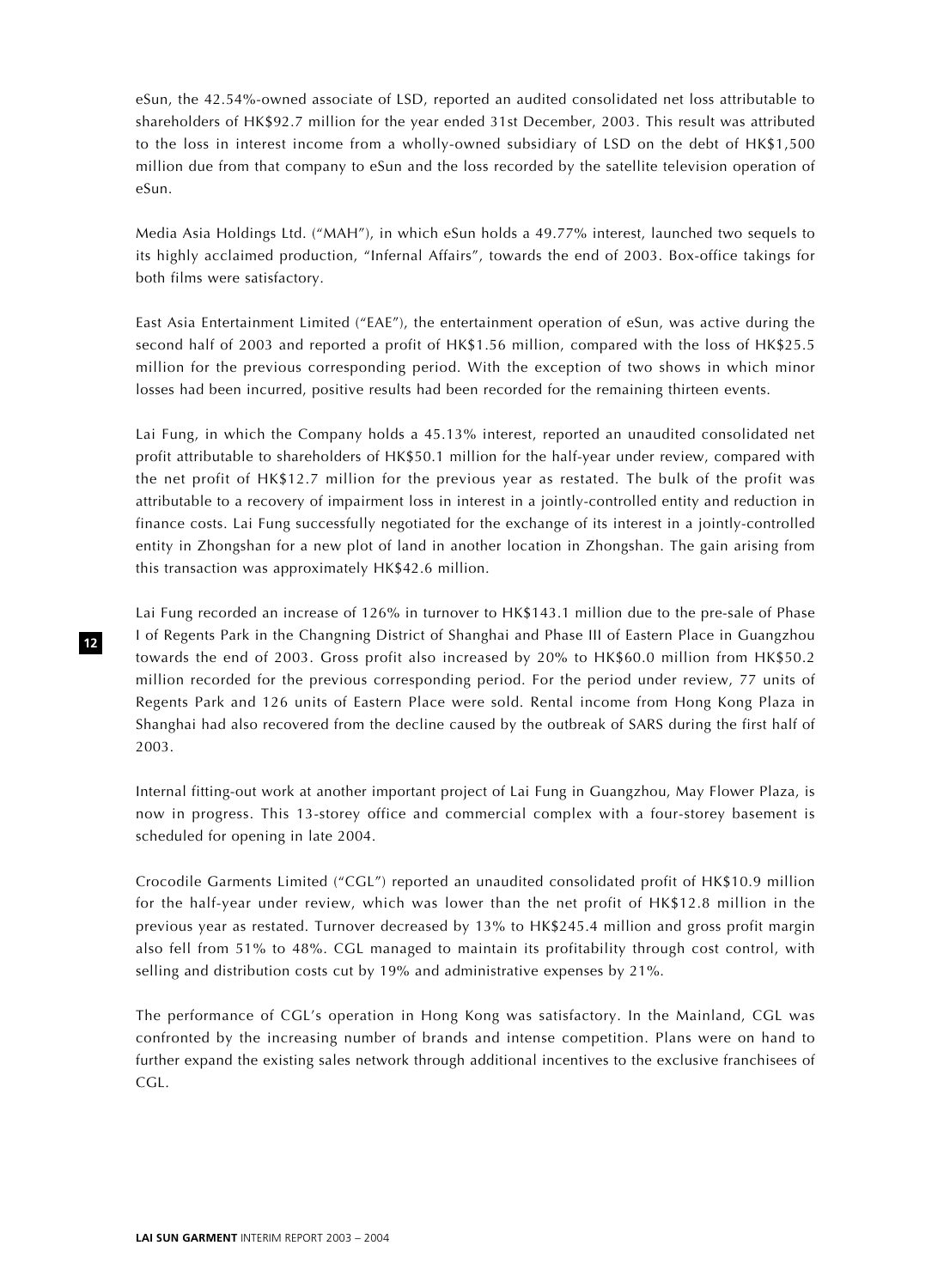## **Prospects**

The local economy and the stock market staged a remarkable rebound towards the end of 2003. Undoubtedly, this provided a welcome boost to market sentiment, followed by noticeable improvement in consumer spending. The favourable impact of the increasing inbound tourists from the Mainland on the consumer market cannot be ignored and it is anticipated this effect will persist at least in the short-term. This should benefit more directly the retail and hotel operations of the Group.

LSD anticipates a consolidation of local real estate prices at prevailing levels as well as officecommercial rentals, to which LSD is heavily exposed. To complement its hotel ownership activities, LSD plans to further develop its hotel management business.

LSD is currently in a period of informal standstill and one of its main priorities will be to complete its negotiations with all of its creditors for a consensual debt restructuring agreement. Negotiations with its creditors have reached a fairly advanced stage and LSD is hopeful of reaching a solution in 2004.

eSun will press on with its business development plans for its satellite television operation while it awaits approval for a downlink licence in the Mainland. Programmes of this operation is being offered to subscribers of NOW Broadband TV of PCCW Limited in Hong Kong for a monthly fee and the response so far has been encouraging.

MAH has drawn up a tight production schedule of eight to ten films for the year 2004. It is anticipated that the signing of the Closer Economic Partnership Arrangement between the Mainland and Hong Kong in 2003 and further relaxation of travel restrictions for Mainland residents to visit Hong Kong will have a favourable impact on the operations of MAH and EAE, the latter being involved in the production of local entertainment shows.

Lai Fung expects its investment property, Hong Kong Plaza in Shanghai, to continue to contribute stable rental income. The scheduled pre-sale and sale of completed developments, including Phase I of Regents Park in Shanghai and Phase III of Eastern Place in Guangzhou should further increase turnover and profitability.

With the possible improvement in infrastructure in the proximity of Zhongshan, Lai Fung has a positive view on the property market in Zhongshan and will seriously consider new investment opportunities in the city. It will, however, maintain its expansion focus on Shanghai and Guangzhou, as it actively explores opportunities to replenish its landbank.

With the projected increase in inbound tourists from the Mainland, CGL is optimistic about the prospects for its operations in Hong Kong. It is, therefore, considering the feasibility of increasing the number of retail shops in Hong Kong. At the same time, preparations are underway for the launch of the new "Crocodile" mark in late 2004.

## **Liquidity and Financial Resources**

As at 31st January, 2004, total bank and other borrowings, inclusive of the note payable to a shareholder, and net assets of the Group amounted to HK\$284 million and HK\$1,807 million, respectively. The debt to equity ratio as expressed as a percentage of total bank and other borrowings to net assets as at that date was approximately 15.7%.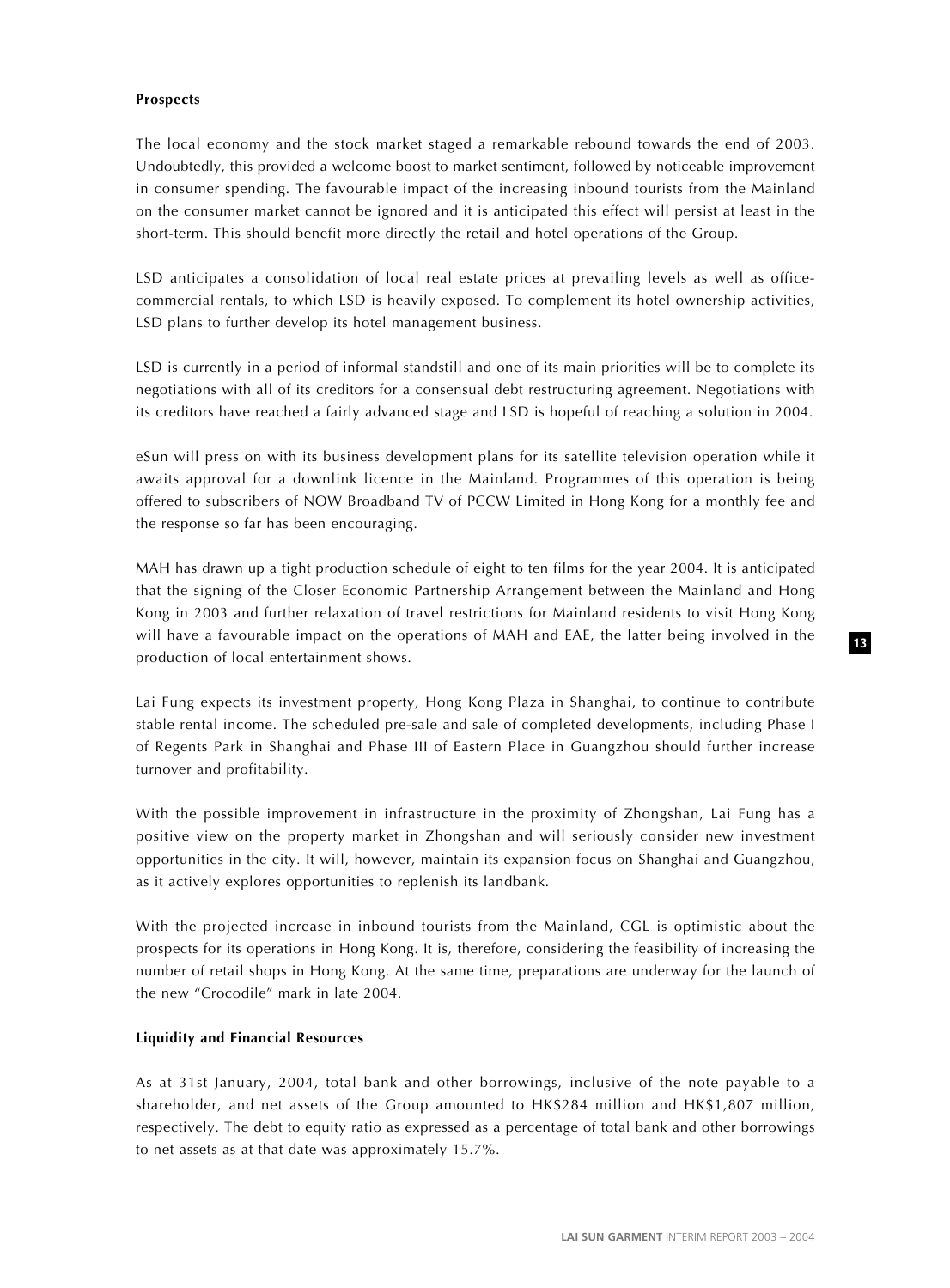Substantially all of the total bank and other borrowings of HK\$74 million as at 31st January, 2004 were repayable or renewable within one year. The note payable to a shareholder has a maturity date on 30th April, 2005.

The Group's bank borrowings were mainly denominated in HK dollar and US dollar thereby avoiding any unnecessary exchange risk exposure. The majority of the bank and other borrowings was maintained as floating rate debts. Attention will be paid to the interest rate movements. Hedging instruments will be employed when necessary to hedge against unanticipated interest rate volatilities.

As at 31st January, 2004, certain investment properties with carrying value of approximately HK\$244 million and certain land and building with carrying value of approximately HK\$6 million were pledged to banks to secure banking facilities granted to the Group. In addition, 115,000,000 ordinary shares of Lai Fung and 96,000,000 ordinary shares of CGL held by the Group were pledged to a bank to secure banking facilities granted to the Group.

Cash and bank balances and short-term listed investments held by the Group as at 31st January, 2004 amounted to HK\$105 million and HK\$25 million, respectively, which was considered adequate to cover the working capital requirement of the Group.

Most of the Group's sales and purchases were mainly conducted in US dollar, HK dollar, Renminbi and euro. Foreign purchases in euro were mostly covered with forward exchange contracts in order to minimise the exchange risk.

#### **Employees and Remuneration Policies**

The Group employed a total of approximately 1,000 (31st July, 2003: 1,000) employees as at 31st January, 2004. Pay rates of employees are maintained at competitive levels and salary adjustments are made on a performance related basis. Other staff benefits included a number of mandatory provident fund schemes for all the eligible employees, free hospitalisation insurance plan, subsidised medical care and subsidies for external education and training programmes.

## **Contingent Liabilities**

As at 31st January, 2004, the Company and the Group did not have any material contingent liabilities. There is no material change in contingent liabilities since the last annual report date.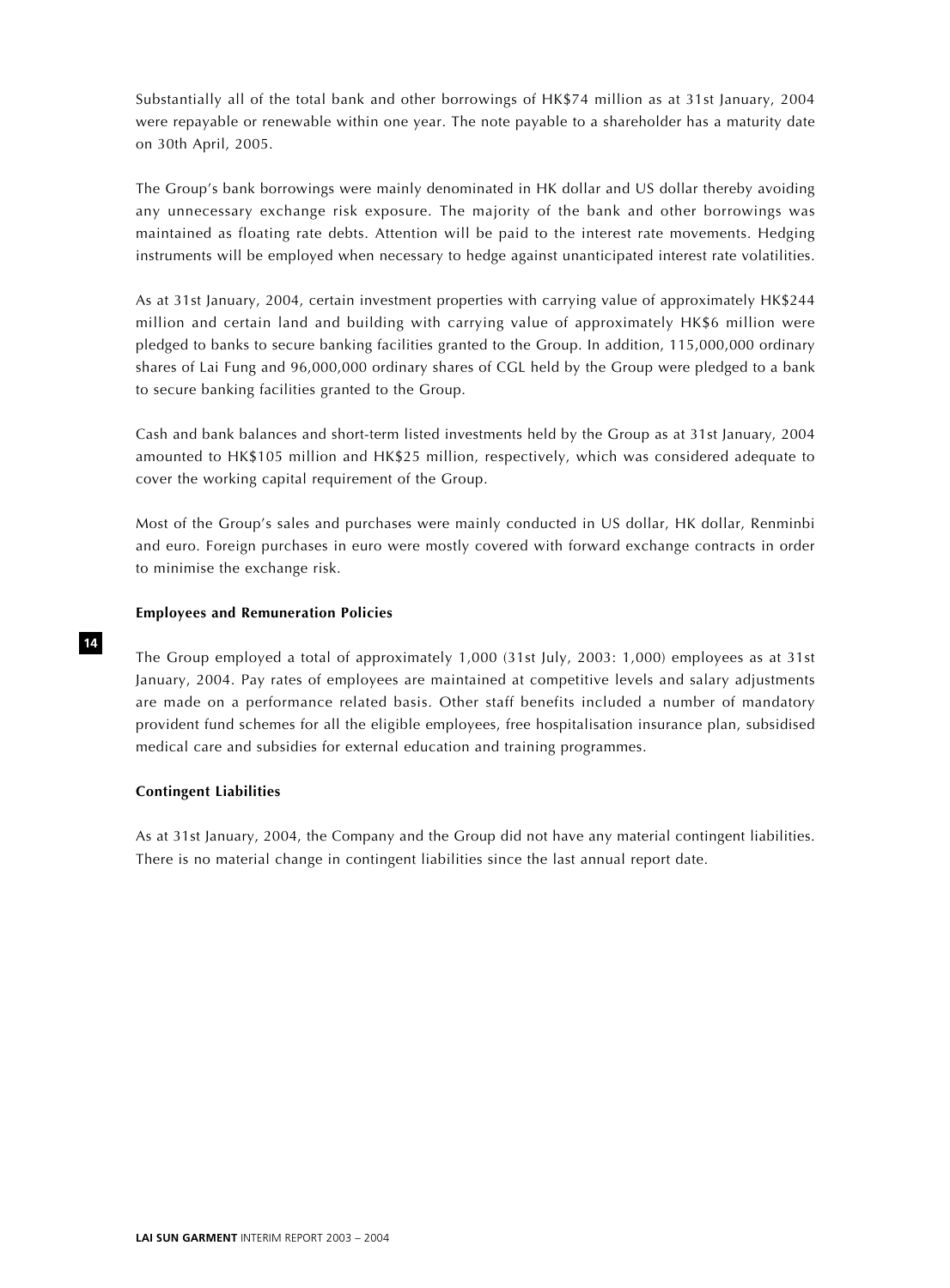#### **DIRECTORS' INTERESTS**

As at 31st January, 2004, the following Directors and chief executive of the Company were interested, or were deemed to be interested in the following long and short positions in the shares, underlying shares of equity derivatives and debentures of the Company or any associated corporation (within the meaning of the Securities and Futures Ordinance (the "SFO")) which (a) were required to be notified to the Company and The Stock Exchange of Hong Kong Limited (the "Stock Exchange") pursuant to Divisions 7 and 8 of Part XV of the SFO; or (b) were required, pursuant to section 352 of the SFO, to be entered in the register referred to therein (the "Register"); or (c) were required, pursuant to the Code for Securities Transactions by Directors adopted by the Company (the "Code") to be notified to the Company and the Stock Exchange:

|                                 | Long positions in the shares |                  |                  |            |              |            |
|---------------------------------|------------------------------|------------------|------------------|------------|--------------|------------|
|                                 | Personal                     | Family           | Corporate        |            |              |            |
| Name of Director                | <b>Interests</b>             | <b>Interests</b> | <b>Interests</b> | Capacity   | <b>Total</b> | Percentage |
| Lim Por Yen                     | 484,991,750                  | 3,669,000        | Nil              | Beneficial | 488,660,750  | 33.99%     |
|                                 |                              | (Note 1)         |                  | owner      |              |            |
| Lam Kin Ngok, Peter 110,794,951 |                              | Nil              | Nil              | Beneficial | 110,794,951  | 7.71%      |
|                                 |                              |                  |                  | owner      |              |            |
| Lam Kin Ming                    | 4,451,790                    | Nil              | Nil              | Beneficial | 4,451,790    | 0.31%      |
|                                 |                              |                  |                  | owner      |              |            |
| U Po Chu                        | 3,669,000                    | 484,991,750      | Nil              | Beneficial | 488,660,750  | 33.99%     |
|                                 |                              | (Note 2)         |                  | owner      |              |            |
| Chiu Wai                        | 199,600                      | Nil              | Nil              | Beneficial | 199,600      | 0.01%      |
|                                 |                              |                  |                  | owner      |              |            |
| Lai Yuen Fong                   | Nil                          | 488,660,750      | Nil              | Beneficial | 488,660,750  | 33.99%     |
|                                 |                              | (Note 3)         |                  | owner      |              |            |

## **(1) The Company**

#### Notes:

- 1. Mr. Lim Por Yen was deemed to be interested in 3,669,000 shares by virtue of the interest in such shares of his spouse, Madam U Po Chu.
- 2. Madam U Po Chu was deemed to be interested in 484,991,750 shares by virtue of the interest in such shares of her spouse, Mr. Lim Por Yen.
- 3. Madam Lai Yuen Fong was deemed to be interested in 488,660,750 shares by virtue of the interest in such shares of her spouse, Mr. Lim Por Yen.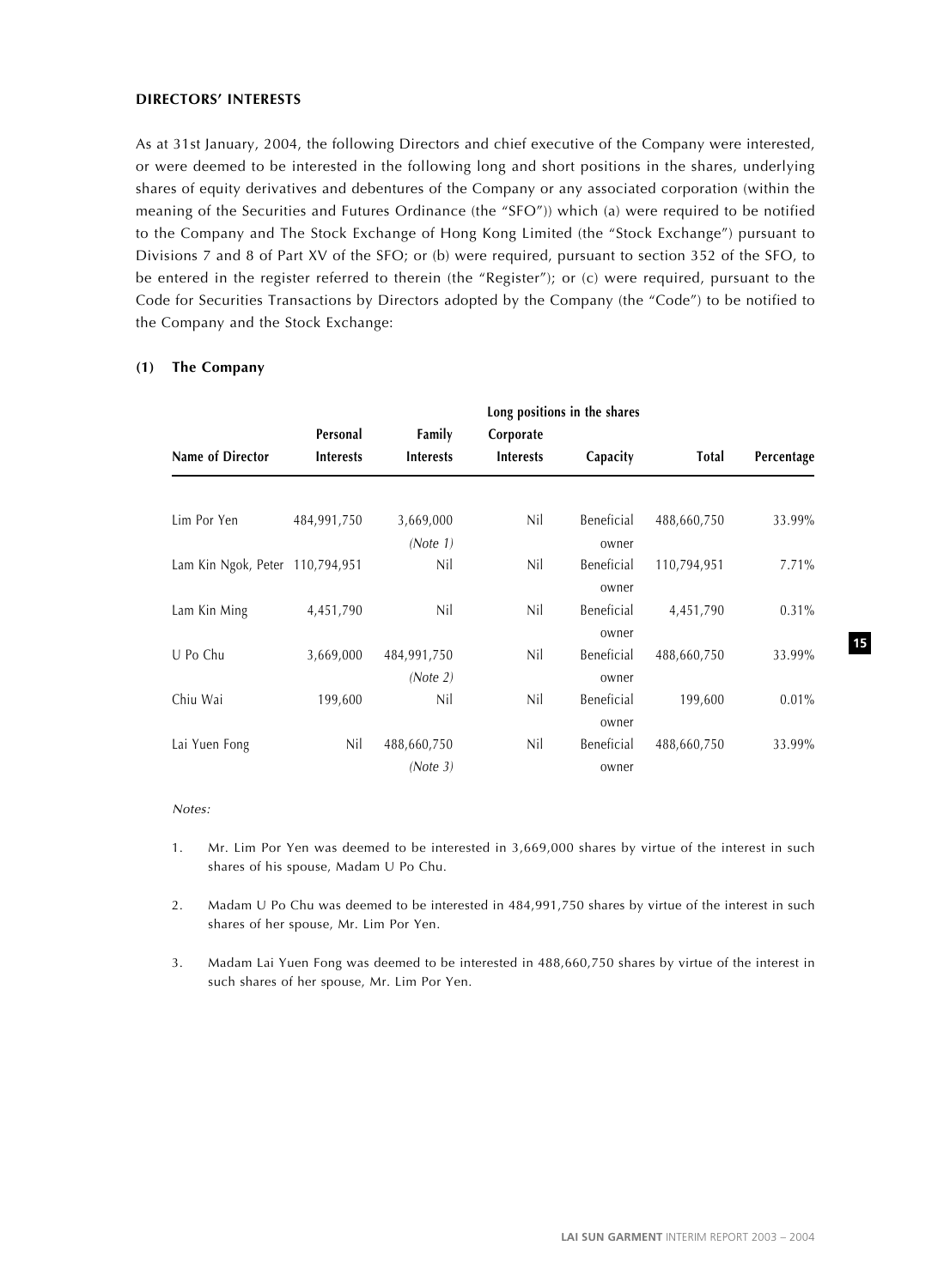#### **(2) Associated Corporations**

## **(a) Lai Sun Development Company Limited ("LSD")**

|                                | Long positions in shares of LSD |                  |                  |            |               |                         |  |
|--------------------------------|---------------------------------|------------------|------------------|------------|---------------|-------------------------|--|
|                                | Personal                        | Family           | Corporate        |            |               |                         |  |
| Name of Director               | <b>Interests</b>                | <b>Interests</b> | <b>Interests</b> | Capacity   |               | <b>Total Percentage</b> |  |
| Lim Por Yen                    | 197,859,550                     | 633,400          | 1,582,869,192    | Beneficial | 1,781,362,142 | 47.55%                  |  |
|                                |                                 | (Note 1)         | (Note 2)         | owner      |               |                         |  |
| Lam Kin Ngok, Peter 10,099,585 |                                 | Nil              | Nil              | Beneficial | 10,099,585    | 0.27%                   |  |
|                                |                                 |                  |                  | owner      |               |                         |  |
| U Po Chu                       | 633,400                         | 1,780,728,742    | Nil              | Beneficial | 1,781,362,142 | 47.55%                  |  |
|                                |                                 | (Note 3)         |                  | owner      |               |                         |  |
| Chiu Wai                       | 195,500                         | Nil              | Nil              | Beneficial | 195,500       | $0.01\%$                |  |
|                                |                                 |                  |                  | owner      |               |                         |  |
| Lai Yuen Fong                  | Nil                             | 1,781,362,142    | Nil              | Beneficial | 1,781,362,142 | 47.55%                  |  |
|                                |                                 | (Note 4)         |                  | owner      |               |                         |  |
| Lam Wai Kei, Vicky             | 100,000                         | Nil              | Nil              | Beneficial | 100,000       | 0.0027%                 |  |
|                                |                                 |                  |                  | owner      |               |                         |  |

Notes:

- 1. Mr. Lim Por Yen was deemed to be interested in 633,400 shares in LSD by virtue of the interest in such shares of his spouse, Madam U Po Chu.
- 2. The Company and its wholly-owned subsidiary beneficially owned 1,582,869,192 ordinary shares in LSD. Mr. Lim Por Yen was deemed to be interested in such shares in LSD by virtue of his interest (including that of his spouse) of approximately 33.99% in the issued share capital of the Company. Mr. Lim Por Yen, Mr. Lam Kin Ngok, Peter, Mr. Lam Kin Ming and Madam U Po Chu were Directors of the Company and held an interest of approximately 42% in aggregate in the issued share capital of the Company.
- 3. Madam U Po Chu was deemed to be interested in 1,780,728,742 shares in LSD by virtue of the interest in such shares of her spouse, Mr. Lim Por Yen.
- 4. Madam Lai Yuen Fong was deemed to be interested in 1,781,362,142 shares in LSD by virtue of the interest in such shares of her spouse, Mr. Lim Por Yen.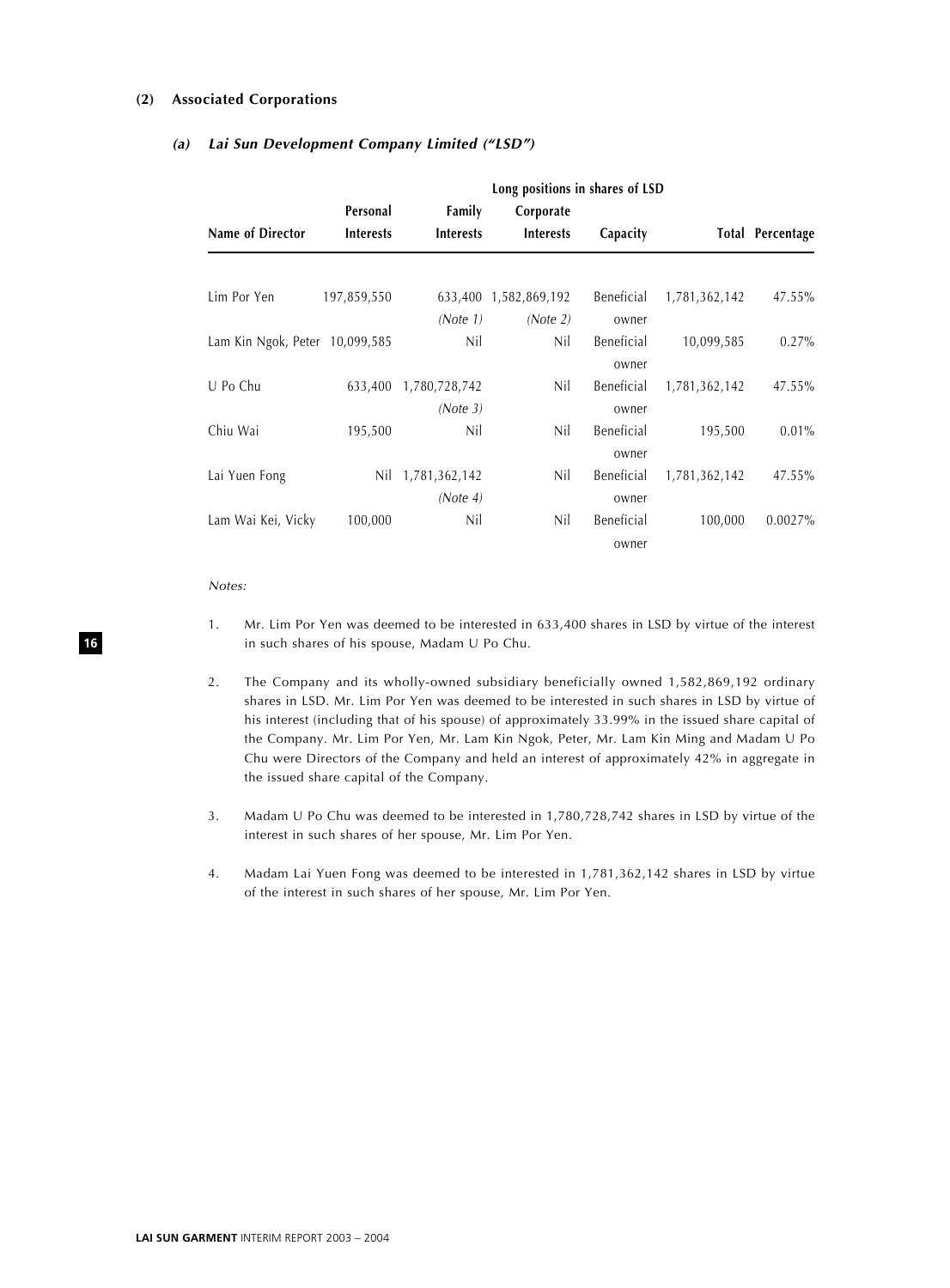#### **(b) eSun Holdings Limited ("eSun")**

|                  | Long positions in shares of eSun |                            |                               |                     |             |                  |  |
|------------------|----------------------------------|----------------------------|-------------------------------|---------------------|-------------|------------------|--|
| Name of Director | Personal<br><b>Interests</b>     | Family<br><b>Interests</b> | Corporate<br><b>Interests</b> | Capacity            |             | Total Percentage |  |
| Lim Por Yen      | Nil                              | Nil                        | 285,512,791<br>(Note 1)       | Beneficial<br>owner | 285,512,791 | 42.54%           |  |
| Lee Po On        | 5,195,934                        | Nil                        | Nil                           | Beneficial<br>owner | 5,195,934   | $0.77\%$         |  |
| U Po Chu         | Nil                              | 285,512,791<br>(Note 2)    | Nil                           | Beneficial<br>owner | 285,512,791 | 42.54%           |  |
| Lai Yuen Fong    | Nil                              | 285,512,791<br>(Note 3)    | Nil                           | Beneficial<br>owner | 285,512,791 | 42.54%           |  |

#### Notes:

- 1. eSun is an associated corporation of the Company as LSD and its wholly-owned subsidiaries beneficially owned 285,512,791 shares in eSun. The Company and its wholly-owned subsidiary held an interest of approximately 42.25% in the issued ordinary share capital of LSD. Mr. Lim Por Yen was deemed to be interested in such shares in eSun by virtue of his interest (including that of his spouse) of approximately 33.99% in the issued share capital of the Company. Mr. Lim Por Yen, Mr. Lam Kin Ngok, Peter, Mr. Lam Kin Ming and Madam U Po Chu were Directors of the Company and held an interest of approximately 42% in aggregate in the issued share capital of the Company.
- 2. Madam U Po Chu was deemed to be interested in 285,512,791 shares in eSun by virtue of the interest in such shares of her spouse, Mr. Lim Por Yen.
- 3. Madam Lai Yuen Fong was deemed to be interested in 285,512,791 shares in eSun by virtue of the interest in such shares of her spouse, Mr. Lim Por Yen.

#### **(c) Lai Fung Holdings Limited ("Lai Fung")**

| Name of Director | Long positions in shares of Lai Fung |                               |                               |                     |               |                         |  |
|------------------|--------------------------------------|-------------------------------|-------------------------------|---------------------|---------------|-------------------------|--|
|                  | Personal<br><b>Interests</b>         | Family<br><b>Interests</b>    | Corporate<br><b>Interests</b> | Capacity            |               | <b>Total Percentage</b> |  |
|                  |                                      |                               |                               |                     |               |                         |  |
| Lim Por Yen      | 92,124,800                           |                               | Nil 2,120,550,431<br>(Note 1) | Beneficial<br>owner | 2,212,675,231 | 47.09%                  |  |
| U Po Chu         |                                      | Nil 2,212,675,231<br>(Note 2) | Nil                           | Beneficial<br>owner | 2,212,675,231 | 47.09%                  |  |
| Lai Yuen Fong    |                                      | Nil 2,212,675,231<br>(Note 3) | Nil                           | Beneficial<br>owner | 2,212,675,231 | 47.09%                  |  |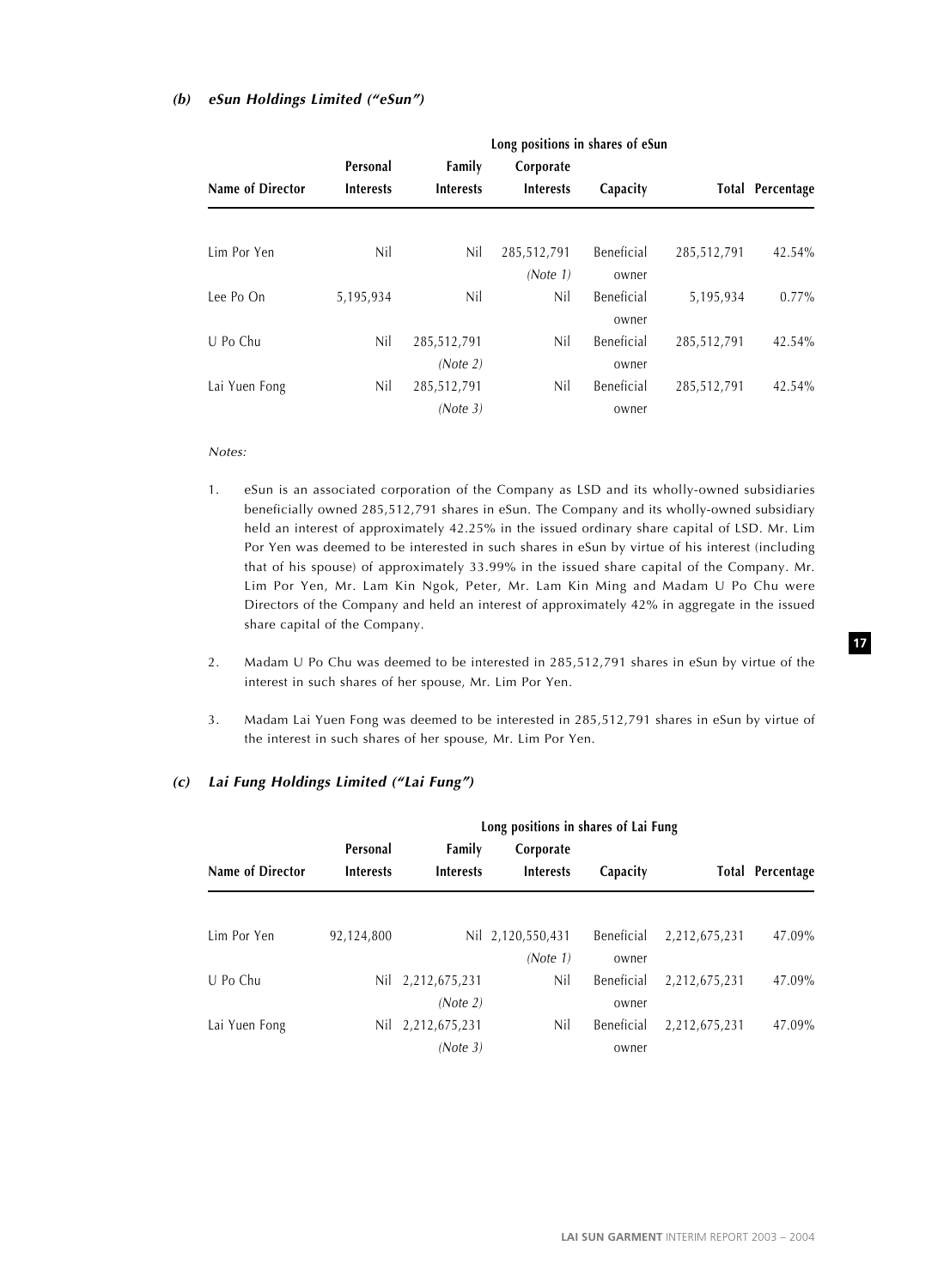#### Notes:

- 1. The Company and its wholly-owned subsidiary beneficially owned 2,120,550,431 shares in Lai Fung. Mr. Lim Por Yen was deemed to be interested in such shares in Lai Fung by virtue of his interest (including that of his spouse) of approximately 33.99% in the issued share capital of the Company. Mr. Lim Por Yen, Mr. Lam Kin Ngok, Peter, Mr. Lam Kin Ming and Madam U Po Chu were Directors of the Company and held an interest of approximately 42% in aggregate in the issued share capital of the Company.
- 2. Madam U Po Chu was deemed to be interested in 2,212,675,231 shares in Lai Fung by virtue of the interest in such shares of her spouse, Mr. Lim Por Yen.
- 3. Madam Lai Yuen Fong was deemed to be interested in 2,212,675,231 shares in Lai Fung by virtue of the interest in such shares of her spouse, Mr. Lim Por Yen.

|                  | Long positions in shares of CGL |                  |                  |            |             |                         |  |
|------------------|---------------------------------|------------------|------------------|------------|-------------|-------------------------|--|
|                  | Personal                        | Family           | Corporate        |            |             |                         |  |
| Name of Director | <b>Interests</b>                | <b>Interests</b> | <b>Interests</b> | Capacity   |             | <b>Total Percentage</b> |  |
|                  |                                 |                  |                  |            |             |                         |  |
| Lim Por Yen      | Nil                             | Nil              | 338,982,809      | Beneficial | 338,982,809 | 54.93%                  |  |
|                  |                                 |                  | (Note 1)         | owner      |             |                         |  |
| U Po Chu         | Nil                             | 338,982,809      | Nil              | Beneficial | 338,982,809 | 54.93%                  |  |
|                  |                                 | (Note 2)         |                  | owner      |             |                         |  |
| Lai Yuen Fong    | Nil                             | 338,982,809      | Nil              | Beneficial | 338,982,809 | 54.93%                  |  |
|                  |                                 | (Note 3)         |                  | owner      |             |                         |  |

#### **(d) Crocodile Garments Limited ("CGL")**

#### Notes:

**18**

- 1. The Company and its wholly-owned subsidiary beneficially owned 338,982,809 shares in CGL. Mr. Lim Por Yen was deemed to be interested in such shares in CGL by virtue of his interest (including that of his spouse) of approximately 33.99% in the issued share capital of the Company. Mr. Lim Por Yen, Mr. Lam Kin Ngok, Peter, Mr. Lam Kin Ming and Madam U Po Chu were Directors of the Company and held an interest of approximately 42% in aggregate in the issued share capital of the Company.
- 2. Madam U Po Chu was deemed to be interested in 338,982,809 shares in CGL by virtue of the interest in such shares of her spouse, Mr. Lim Por Yen.
- 3. Madam Lai Yuen Fong was deemed to be interested in 338,982,809 shares in CGL by virtue of the interest in such shares of her spouse, Mr. Lim Por Yen.

Save as disclosed above, as at 31st January, 2004, none of the Directors and chief executive of the Company were interested, or were deemed to be interested in the long and short positions in the shares, underlying shares of equity derivatives and debentures of the Company or any associated corporation which were required to be notified to the Company and the Stock Exchange or recorded in the Register as aforesaid.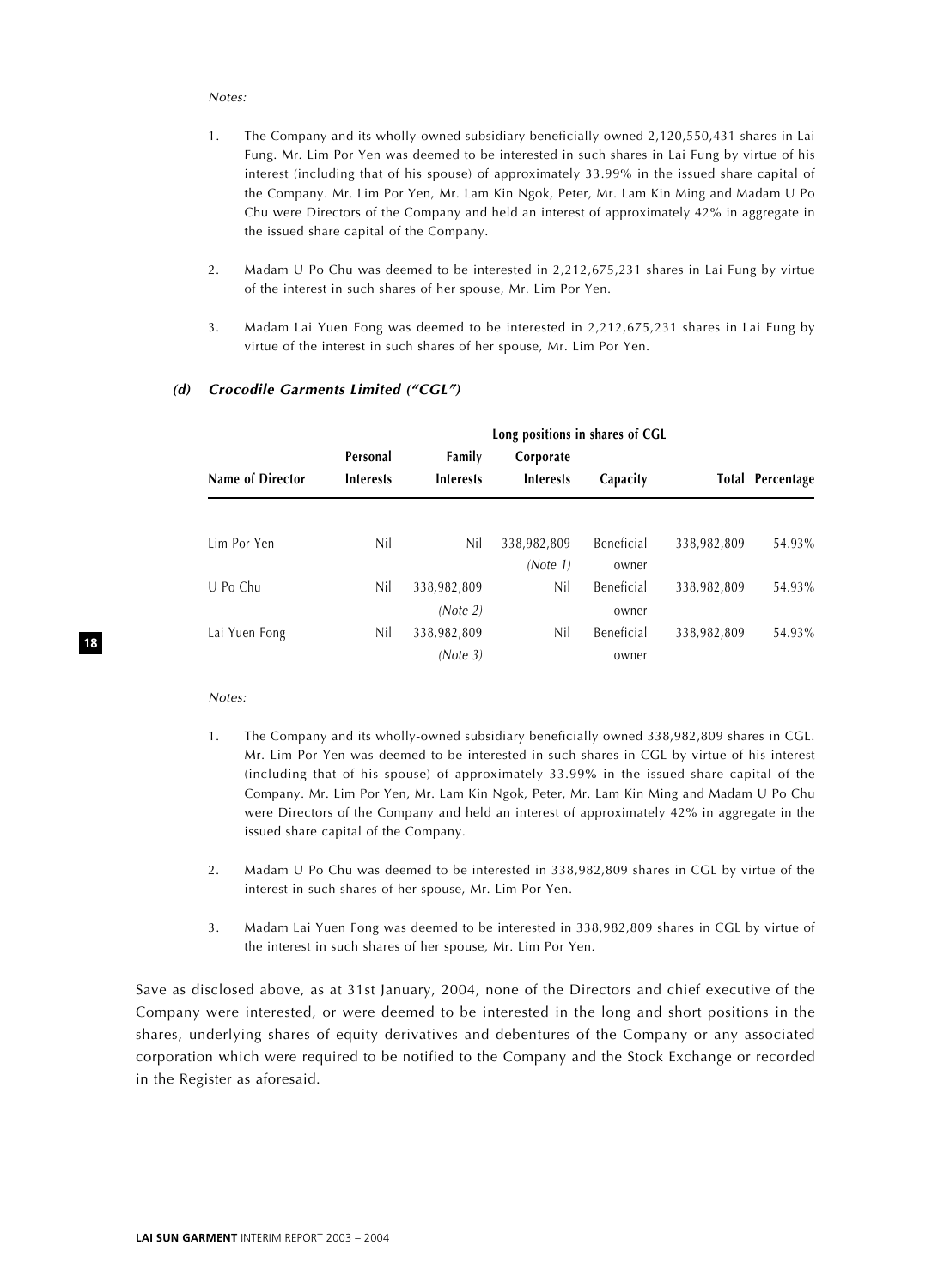## **SUBSTANTIAL SHAREHOLDERS' AND OTHER PERSONS' INTERESTS**

As at 31st January, 2004, the following persons, some of whom are Directors or chief executive of the Company, had an interest in the following long positions in the shares and underlying shares of equity derivatives of the Company as recorded in the register required to be kept under section 336 of the SFO:

| <b>Name</b>                                  | Capacity            | <b>Nature</b><br>(Note 1) | <b>Number of Shares</b> | Percentage           |
|----------------------------------------------|---------------------|---------------------------|-------------------------|----------------------|
| Lim Por Yen                                  | Beneficial<br>owner | Personal and<br>Family    | 488,660,750             | 33.99%<br>(Note 2)   |
| Lam Kin Ngok, Peter                          | Beneficial<br>owner | Personal                  | 110,794,951             | $7.71\%$<br>(Note 3) |
| U Po Chu                                     | Beneficial<br>owner | Personal and<br>Family    | 488,660,750             | 33.99%<br>(Note 4)   |
| Lai Yuen Fong                                | Beneficial<br>owner | Family                    | 488,660,750             | 33.99%<br>(Note 5)   |
| Far East Consortium<br>International Limited | Beneficial<br>owner | Corporate                 | 108,697,000             | 7.56%<br>(Note 3)    |

Notes:

- 1. Personal, family and corporate denote personal interest, family interest and corporate interest, respectively.
- 2. Mr. Lim Por Yen was deemed to be interested in 3,669,000 shares by virtue of the interest in such shares of his spouse, Madam U Po Chu.
- 3. Persons falling into the category of "Other Persons" in Practice Note 5 to the Rules Governing the Listing of Securities on the Stock Exchange.
- 4. Madam U Po Chu was deemed to be interested in 484,991,750 shares by virtue of the interest in such shares of her spouse, Mr. Lim Por Yen.
- 5. Madam Lai Yuen Fong was deemed to be interested in 488,660,750 shares by virtue of the interest in such shares of her spouse, Mr. Lim Por Yen.

Save as disclosed above, no other person was recorded in the register required to be kept under section 336 of the SFO as having an interest in the long or short positions in the shares and underlying shares of equity derivatives of the Company as at 31st January, 2004.

## **PURCHASE, SALE OR REDEMPTION OF LISTED SECURITIES**

During the six months ended 31st January, 2004, there was no purchase, sale or redemption by the Company, or any of its subsidiaries, of the Company's listed securities.